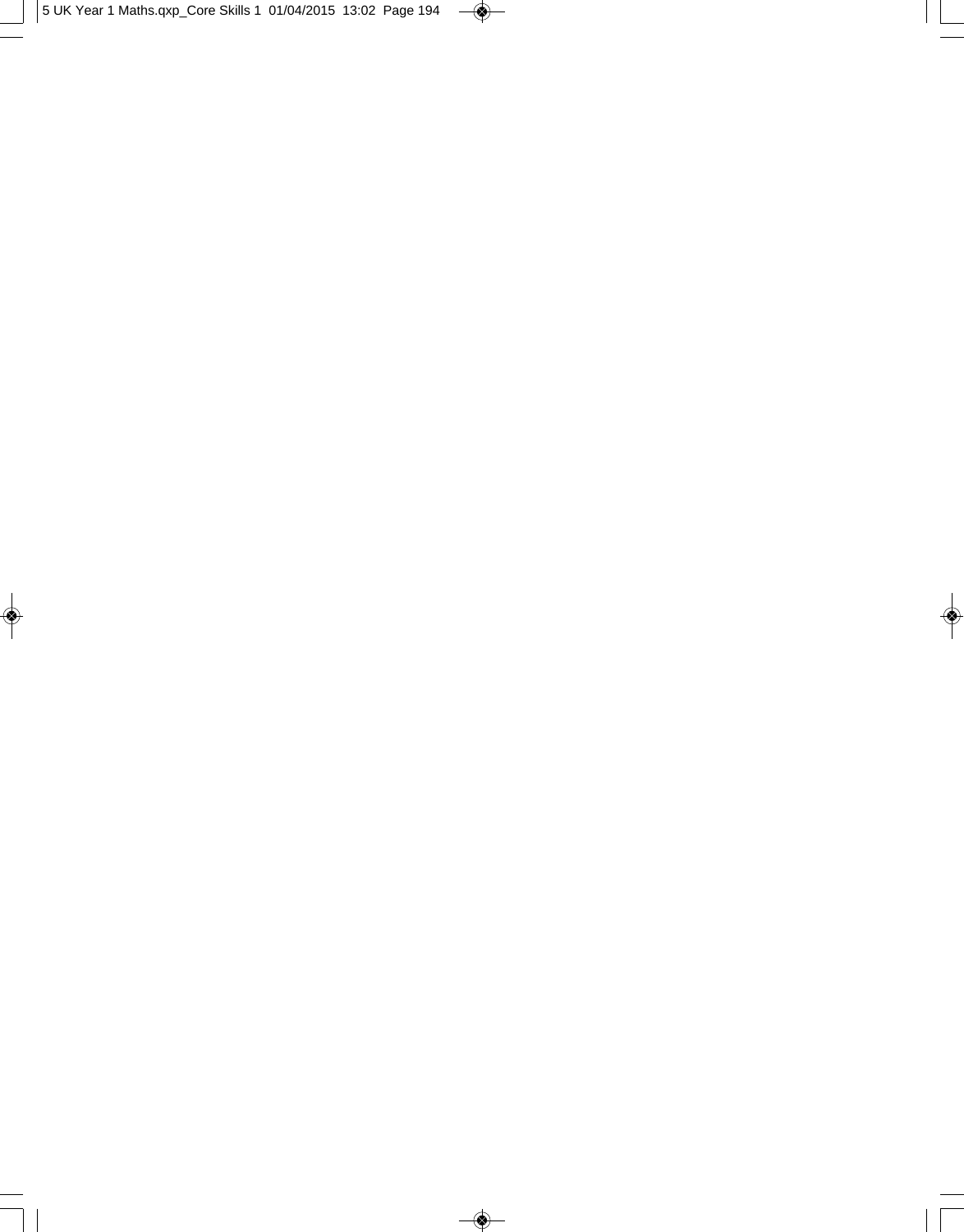# **Introduction**

We hope that parents will place a special emphasis on the activities in this section. The most effective Year 1 programmes in the world provide youngsters with lively and almost daily exposure to age-appropriate maths concepts and operations, thus giving the children a comfortable familiarity with the elements of maths, as well as a firm foundation for later mastery.

Among grown-ups, mastery of maths has been shown to be a reliable road to getting a good job in the modern world. Yet the greatest barrier to mastery – 'maths anxiety' – usually arises in the early years, because children have not been made to feel at home with the conventions and procedures of maths. The only good way for them to gain the needed familiarity, and avoid the widespread symptoms of maths anxiety, is to provide them with a lot of lively exposure and practice at an early age.

Practice does not mean mindless repetition but, rather, varied practice, including the use of countable objects and also some paper-and-pencil work. Regular practice and review in the early years will make the basic ideas and operations of maths interesting and familiar, and eventually lead children to the effortless, automatic performance of basic operations upon which later problem solving depends.

If we adults have 'maths anxiety' ourselves, our duty is to avoid conveying to our children the idea that we 'don't like maths' or 'aren't good at maths.' By engaging our children in the kinds of activities suggested in this section, we can let them know that maths is important and interesting to us. Keep in mind, however, that the activities suggested here are supplementary ways for parents to reinforce their children's learning at home. They are not sufficient for teaching maths in school, where children need more extensive opportunities for practice and review.

### Suggested Resources

*Ten Monkey Jamboree* by Dianne Ochiltree (Simon and Schuster, 2003). In this cheerful, whimsical romp, readers explore just how many combinations of monkeys will add up to ten. Accompanying the amusing and captivating illustrations, the rhythmic text twirls and spins as much as the monkeys, and makes a perfect read-aloud for the very young. Dianne Ochiltree teaches writing in schools, and has written several mathematical-orientated picture books including 'Bart's Amazing Charts' and 'Cats Add Up'.

*How Many Sharks in the Bath?* by Bill Gillham (Frances Lincoln) is a great interactive number book which incorporates the concept of zero.

*Five Little Monkeys* by Zita Newcome (Walker) is packed full of number rhymes and games with lots of opportunities for joining in.

*The Real Princess*, a mathemagical tale by Brenda Williams (Barefoot) mixes number learning and fairy tales in a very entertaining way.

*Number Rhymes* by Opal Dunn (Frances Lincoln Children's Books). This entertaining collection of rhymes explores counting backwards, counting in twos and counting numbers beyond 10. From 'Five Little Monkeys' and 'Ten in a Bed' to 'One, two, buckle my shoe'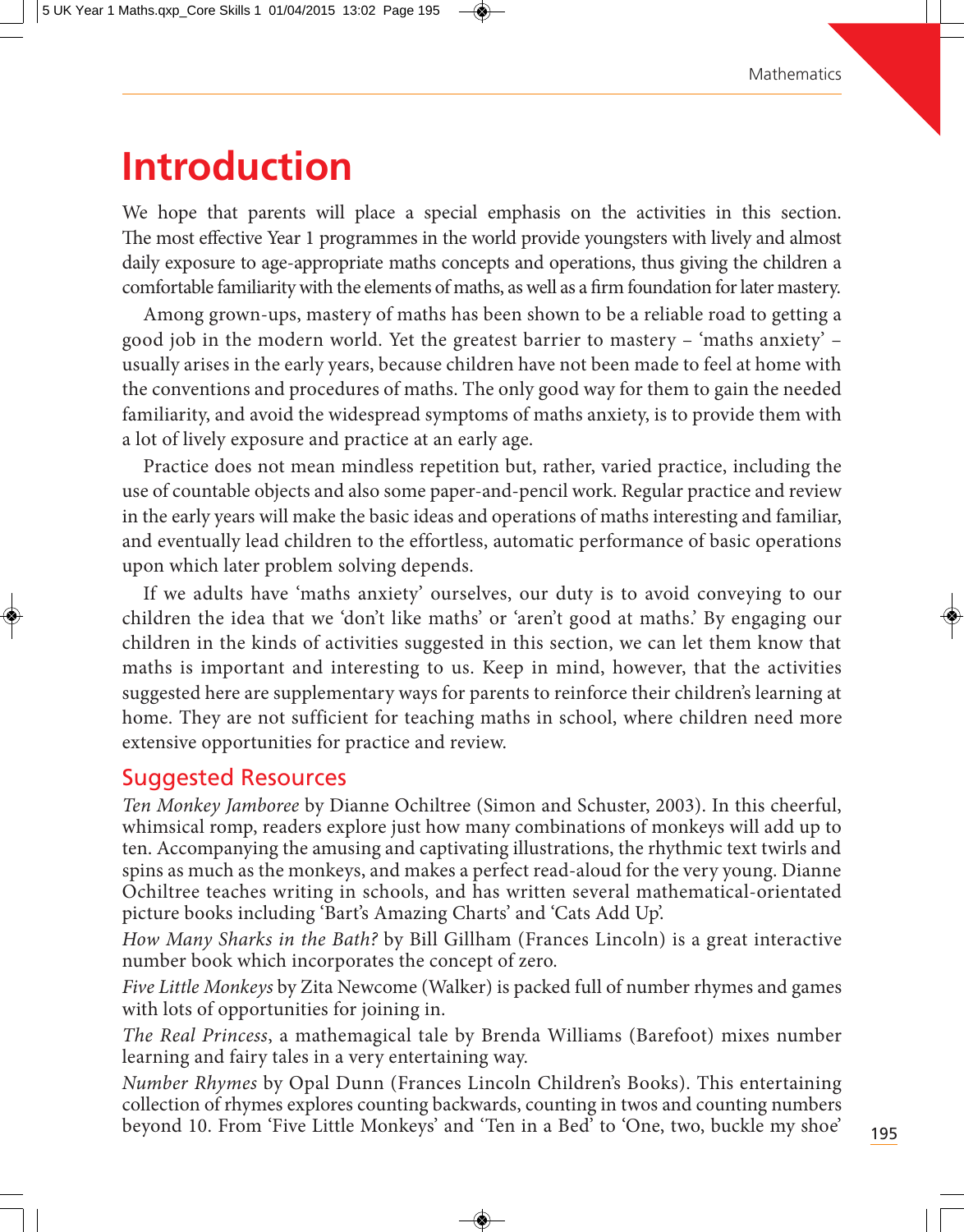and 'One hundred bees round a hive', these rhymes provide a rich range of enjoyable opportunities to familiarise children with ways of manipulating numbers. Collected by a highly reputable early years educationalist with the clear aim of developing early number skills, these rhymes are vividly illustrated.

*Read and Learn: Finding Shapes* is an extensive collection that helps young readers discover and understand the world around them. These books are packed full of fascinating facts and intriguing, labelled photographs that will really grab their attention. Using questions to focus learning, each title will prompt discussion, encourage information gathering and truly involve children in the topics they are studying. 'Finding Shapes' investigates the shapes that can be found at home, in school, in the park and those that can be found in nature. It develops simple mathematical skills as readers are invited to count the number of shapes they can spot, and includes a quiz to help with classifying objects in terms of their shape.

*Reading Roundabout: My Money* by Paul Humphrey (Franklin Watts) complements practical money work. See also the 'Money Books' (Easylearn) which are useful for consolidating material when pupils are learning to solve problems involving money. There is a wide range of interesting tasks to achieve understanding.

# **Patterns and Classifications**

**PARENTS:** When you recall your earliest experiences with maths, you may think of counting on your fingers, or perhaps adding and subtracting: 2 + 2  $= 4$ ,  $3 - 1 = 2$ . Besides such familiar operations, early maths also involves some fundamental concepts and ways of thinking.

Children need to learn how to sort and classify, and many start to learn these skills well before Year 1. By their first years, they are ready to recognise similarity and difference, to see patterns, and to sort objects according to specific attributes, such as size, colour, or function. You can help your child reinforce these concepts through some activities.

# Activity 1: Collecting things by likeness

**Get Ready:** Tell your child you're going on a 'similarity hunt.' Get a paper bag and tell your child that you're going to collect objects that are alike in some way and put them in the bag. Talk about what sorts of things you will collect and how they will be alike. You may want to collect things that are all one colour or things that are all used in the same way (things to eat with, things to draw with, etc.).

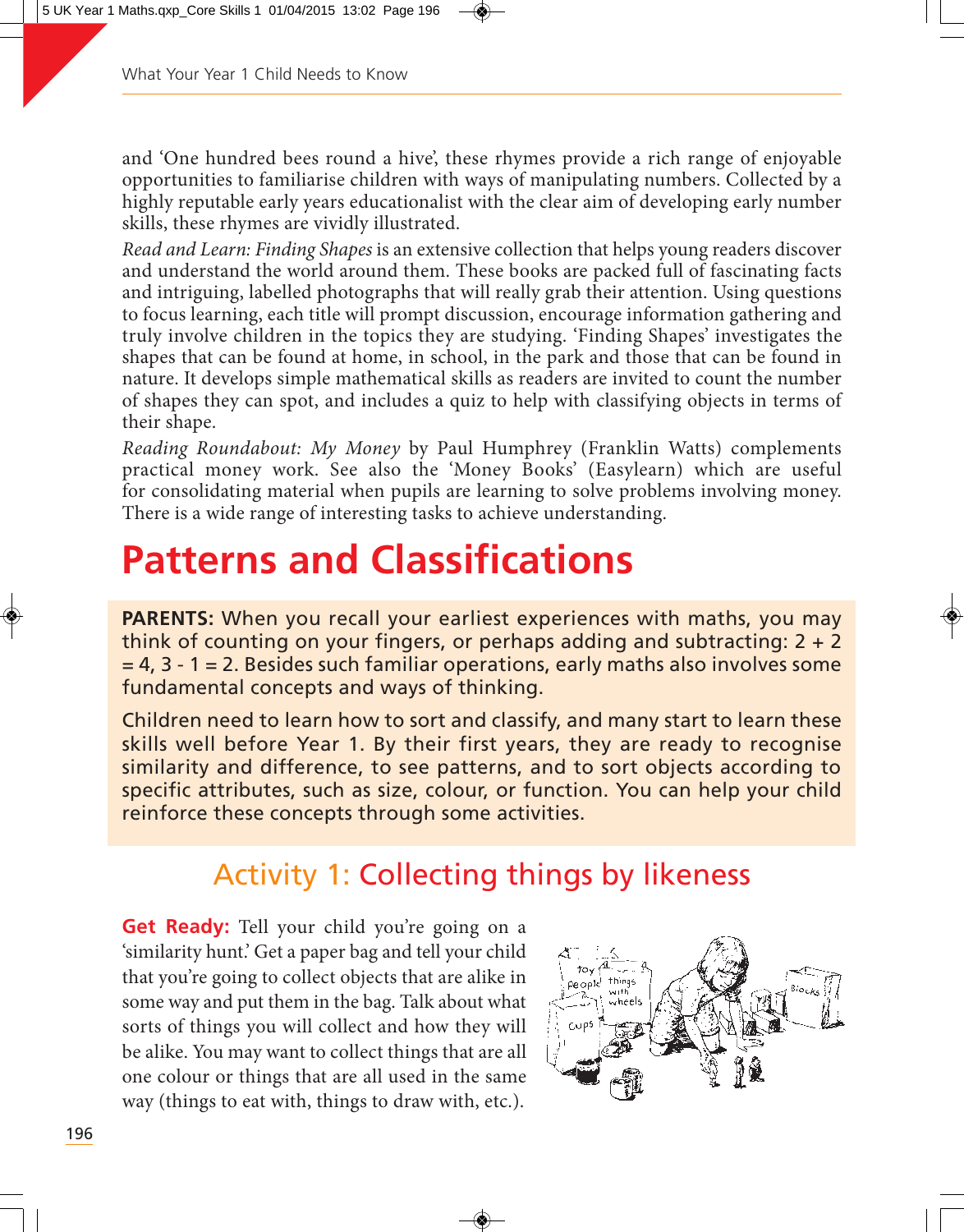**Go:** With your child, label the bag with the attribute or characteristic you've selected, such as 'red things' or 'things used to eat with'. Now it's time to collect. Together look for objects in and around where you live. If necessary, you can model the selection of the first object or two by finding an object and saying, 'Look, here's a red crayon. We can put it in our bag because it's red.'

**Talk and Think:** Guide your child to comment on each object as it goes in the bag, by asking:

- **●** 'Why does this one go in the bag?' (If he says, 'It's red', you can reinforce the idea of similarity by saying, 'Yes, like all the other things'.)
- **●** What else can you find that's red [or used for eating, etc.]?'

On another day, repeat this activity with a new bag and a new quality that makes the things alike. This is, by the way, a good activity to begin in the morning because you'll find that as you go through your day, you and your child will find objects for your collection even when you aren't thinking about the game.

### Activity 2: Sorting everyday objects

**Get Ready:** You will need an assortment of familiar items from around the house. Choose items that can be sorted into two to four groups according to a specific attribute, such as size, colour, or function. For example, collect a bunch of socks, some white, some with stripes and others with spots. Or gather some books of varying sizes. For more groupings you could choose toys of different colours or four different kitchen utensils.



**Go:** With the pile of mixed-up items in front of you, tell your child you're going to separate the objects into two groups. Ask her to guess the rule you're using to separate the objects. Then start to put items into two groups: for example, the white socks in one pile, the socks with designs in another. Next try sorting into three, then four different groups.

**Talk and Think:** To help your child focus on the concepts of similarity and difference, ask:

- **●** 'How are all the items in each group alike?'
- **●** 'How are the items in these two groups different?'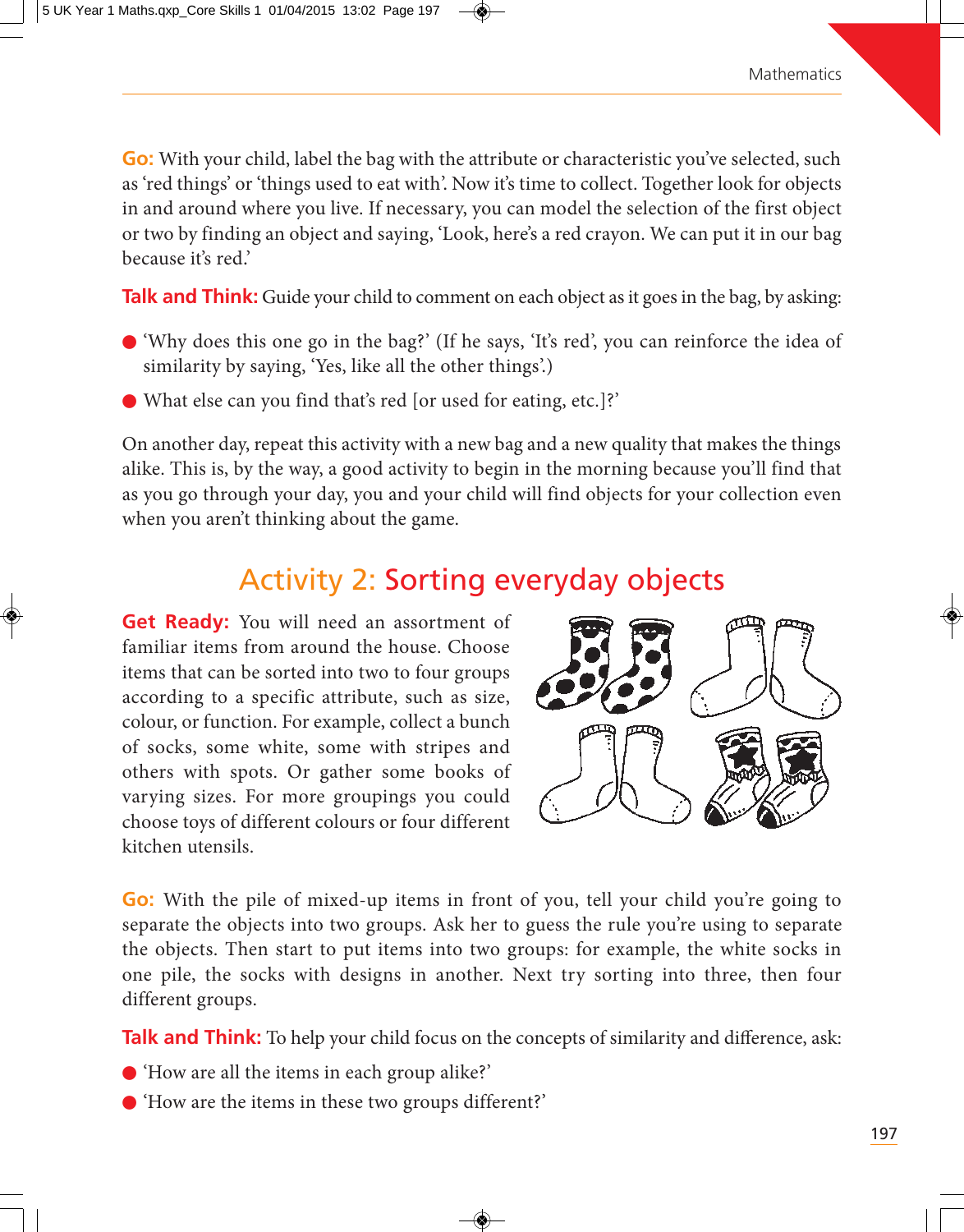- **●** 'Here's one more item. Where would you put it? Why?'
- **●** 'What do you think is the rule for sorting these items?'

**Go a Little Further:** Give your child an item that doesn't belong in either group; for example, if you're sorting big and small books, give her a spoon. Then talk about why the item is different and why it can't be sorted into either group.

# Activity 3: Similar and different

**Get Ready:** Put a variety of different objects in a bag. Choose items that can be grouped in different ways – by colour, shape, texture, or function: for example, crayons, buttons, or blocks in different colours and shapes. Be sure to include at least one set of items that share the same function, such as three different drinking cups.

It's easier to see some qualities of things than others, so it may help to examine some of the objects with your child in order to help him see both the obvious characteristics of an object, such as colour, and the less obvious qualities, such as function. For example, if you examine a common pencil, you can ask such questions as: 'What colour is it?' (Yellow.) 'What do we use it for?' (To write with.)

**Go:** Place the objects on the floor and spread them around if necessary. To model the activity for your child, pick up two items that are similar in some way and tell your child how they are similar and how they are different. For example: 'Here are two cups. They are similar in the way that we use them; we use them both to drink with. They are different in their colour: one is red, but the other is blue.' Then tell your child to pick two other items that are similar in some way. Discuss the items by asking:

- **●** 'How are the items similar?'
- **●** 'How are they different?'
- **●** 'Can you find another item that belongs with these?'
- **●** 'How is it like the other items?'

As your child answers the questions, occasionally give him words that help him categorise. For example, if your child picks two red blocks and says that they are similar because 'they're both red,' you might say, 'Yes, they're both red; the way they're similar is their colour.' With two writing implements – for example, a pen and a pencil – if your child says they're similar because 'they're both long,' you might add, 'Yes, and another way they're similar is the way we use them: we use them both to write with.'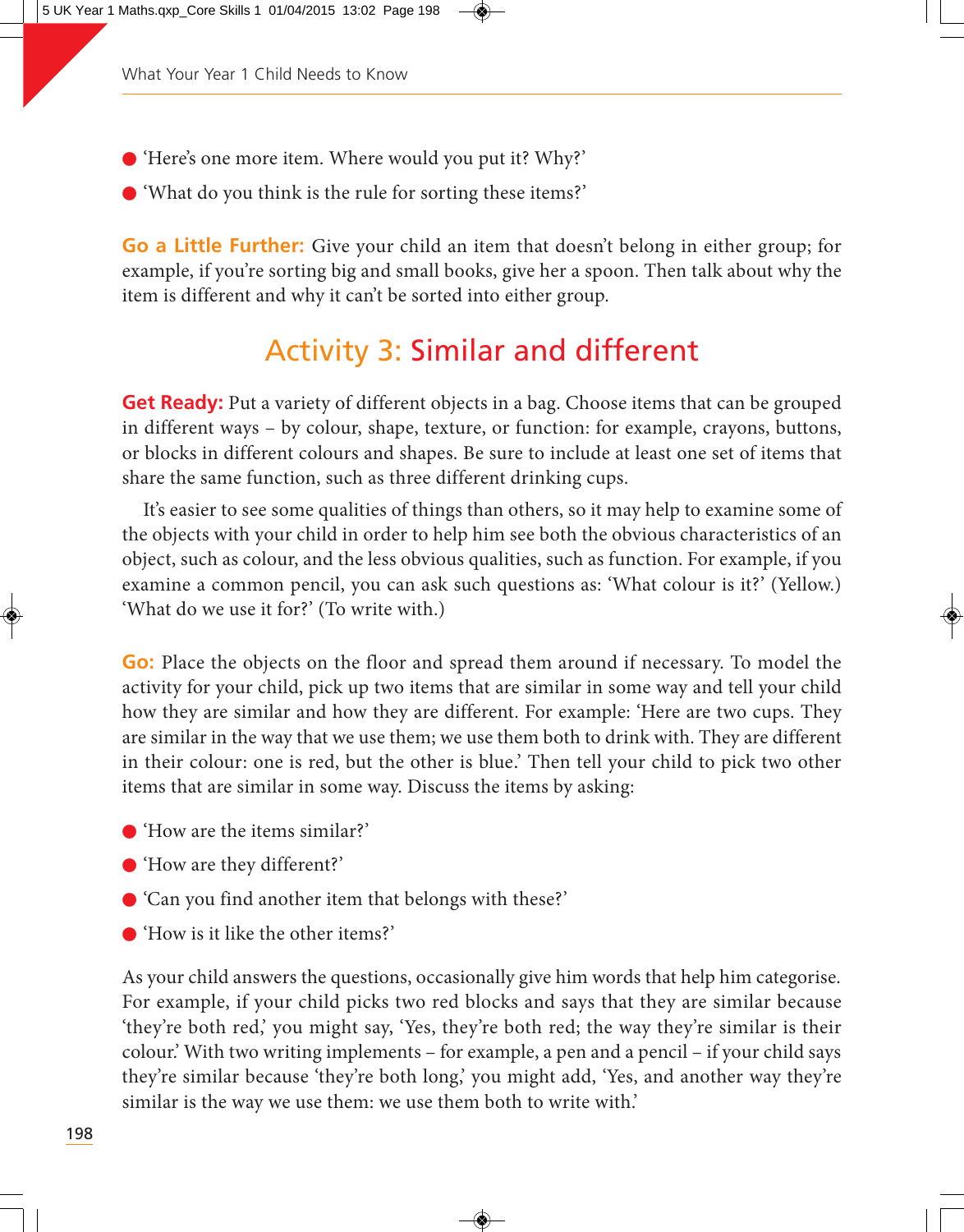# Activity 4: Shape sort

**Get Ready:** To do this activity, your child needs to be familiar with the six basic shapes pictured here and with their names. If she is not yet familiar with these shapes and their names, we suggest that first you do Activities 1-2 in the Geometry section of this chapter (see pages 234–238).

You will need:

sturdy paper such as stiff card, crayons, scissors



Review with your child the shapes pictured here and tell her their names several times. You might want to have her touch each shape and say or sing its name. You can point out that a square and a rectangle are similar: they both have four sides. But in a square, the sides are all the same.

Draw some circles, squares, triangles, rectangles, pentagons and hexagons of different sizes on sturdy paper. As you draw, talk with your child about the shape names. Let her join in the preparation by colouring the shapes before you cut them.

**Go:** Spread the cut-outs on a flat surface. Ask your child to pick one and help her examine the shape by asking:

- **●** 'How many sides does this shape have?'
- 'Are the sides straight or round?'
- **●** 'How many corners does this shape have?'
- **●** 'Does the shape look the same if I turn it this way? How does it change?'
- **●** 'Can you tell me the name of this shape?' (If your child correctly names the shape, you can reinforce the name by repeating it: 'That's right, it's a [name of shape].')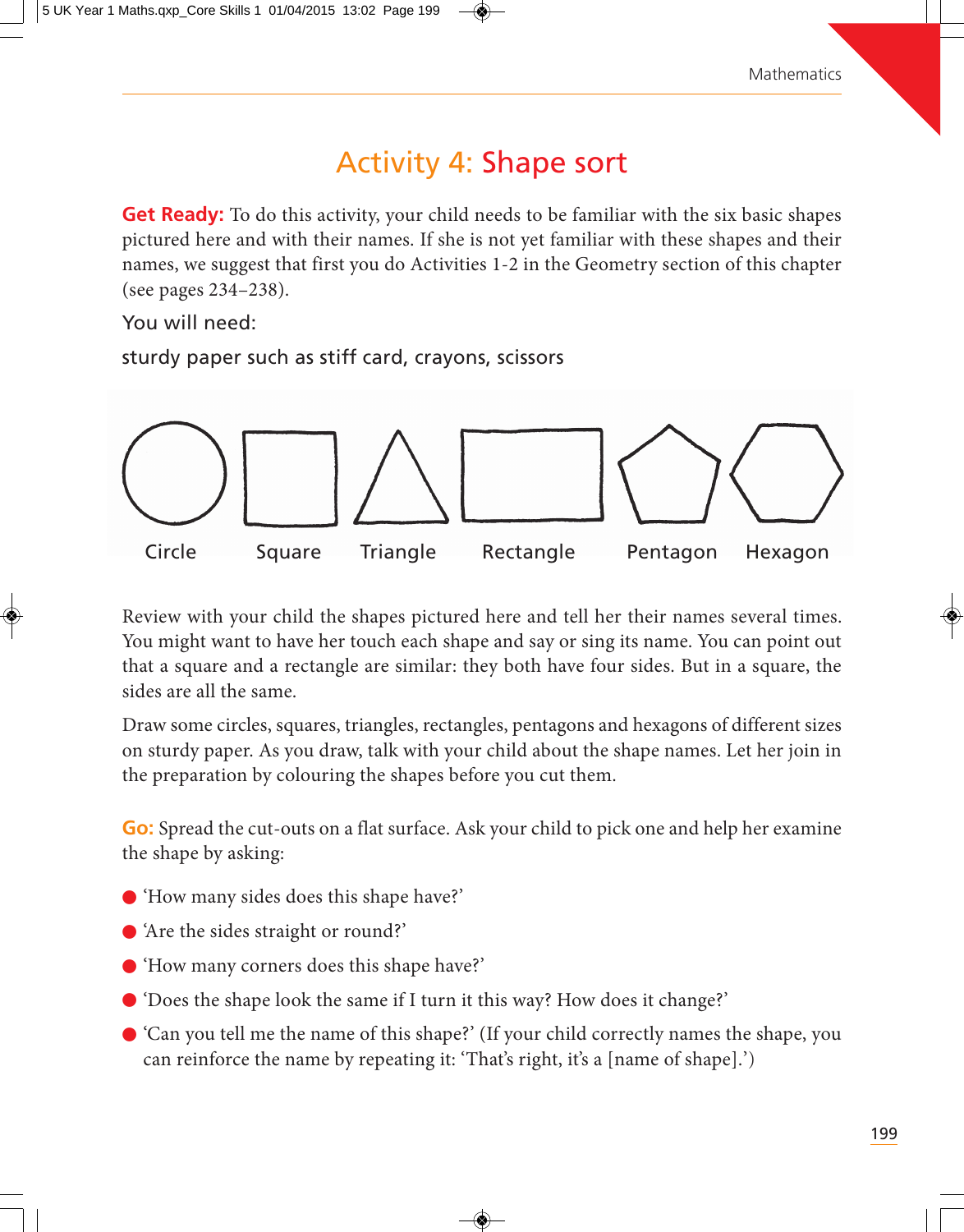**Talk and Think:** Pick another shape that's different from the first one. To help your child focus on the differences, put the shapes side by side and ask:

- **●** 'How are the shapes different from each other?'
- **●** 'Do both shapes have sides?'
- **●** 'Do they both have corners?'
- **●** 'Do they have the same number of corners?'
- **●** 'Does each shape have the same number of sides?'
- **●** 'If we turn the shapes this way, do they still look different?' Then ask her to sort the rest of the shapes and tell which shapes belong together and why.

**Go a Little Further:** Have a scavenger hunt for shapes. For example, your child may compare a rectangle and a tabletop; an ice-cream cone and a triangle; or a tyre and a circle. The hunt can take place at home, in the park, in the car, or anywhere else that shapes exist – that's everywhere!

# Activity 5: Shape train

**Get Ready:** This activity will help your child learn how to identify and describe patterns of alternating shapes.

You will need a set of blocks with geometric shapes. Make sure there are at least twelve blocks of three different shapes, such as four blocks with square faces, four blocks with triangular faces and four blocks with rectangular faces.

After you collect the blocks, discuss the names of the block faces with your child and give him some time to examine and touch the three kinds of shapes.

**Go:** Tell your child that you're going to build a 'shape train'. To get started lay six blocks in a row, alternating the shapes. To help your child understand the pattern, point to each block face and ask:



A shape train.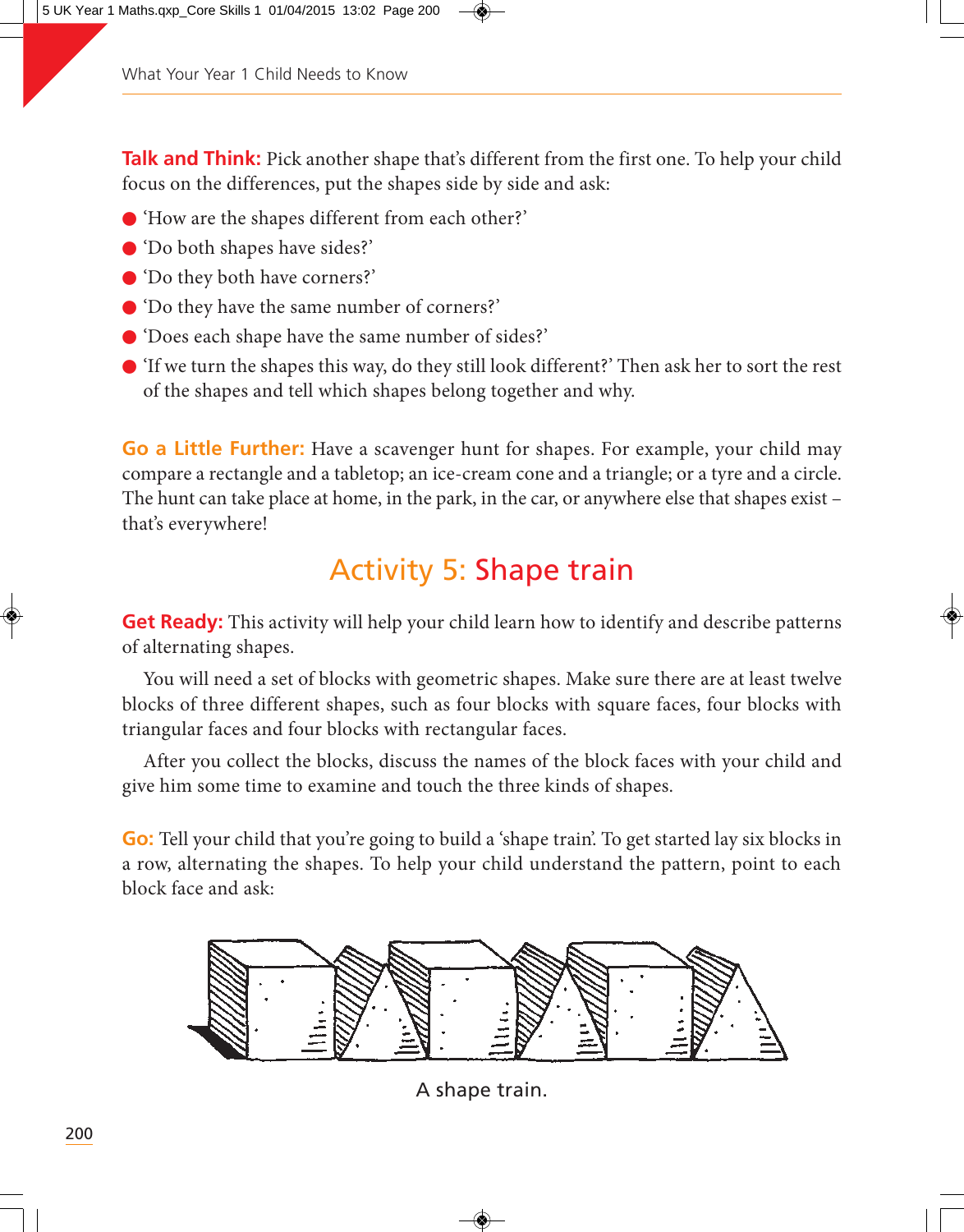- **●** 'What shape is the first carriage? And the next? And the next?' Talk about the pattern with your child; for example: 'Do you see the pattern? There is a triangle carriage, then a square carriage, then a triangle carriage, then a square carriage.' Then tell your child that you want to continue the pattern, and ask him to add another carriage. Ask:
- **●** 'What shape should the next carriage be? Why?'

**Talk and Think:** To help your child focus on different patterns, use the same blocks to form a different pattern, such as two squares and two triangles. Ask:

- **●** 'How many squares are there?'
- **●** 'How many triangles?'
- **●** 'What pattern can you see in this shape train?' Ask your child to add more blocks to the train and describe the pattern.



**Go a Little Further:** Introduce another shape, such as a sphere. Work with your child to make and describe other shape trains. Encourage him to name the shapes he uses to build the train and then describe the pattern he has made.

# Activity 6: Potato prints

#### **Get Ready:**

You will need: 2 large potatoes, a paring knife, newspaper, poster paint in several colours, some big sheets of paper, paper towels.

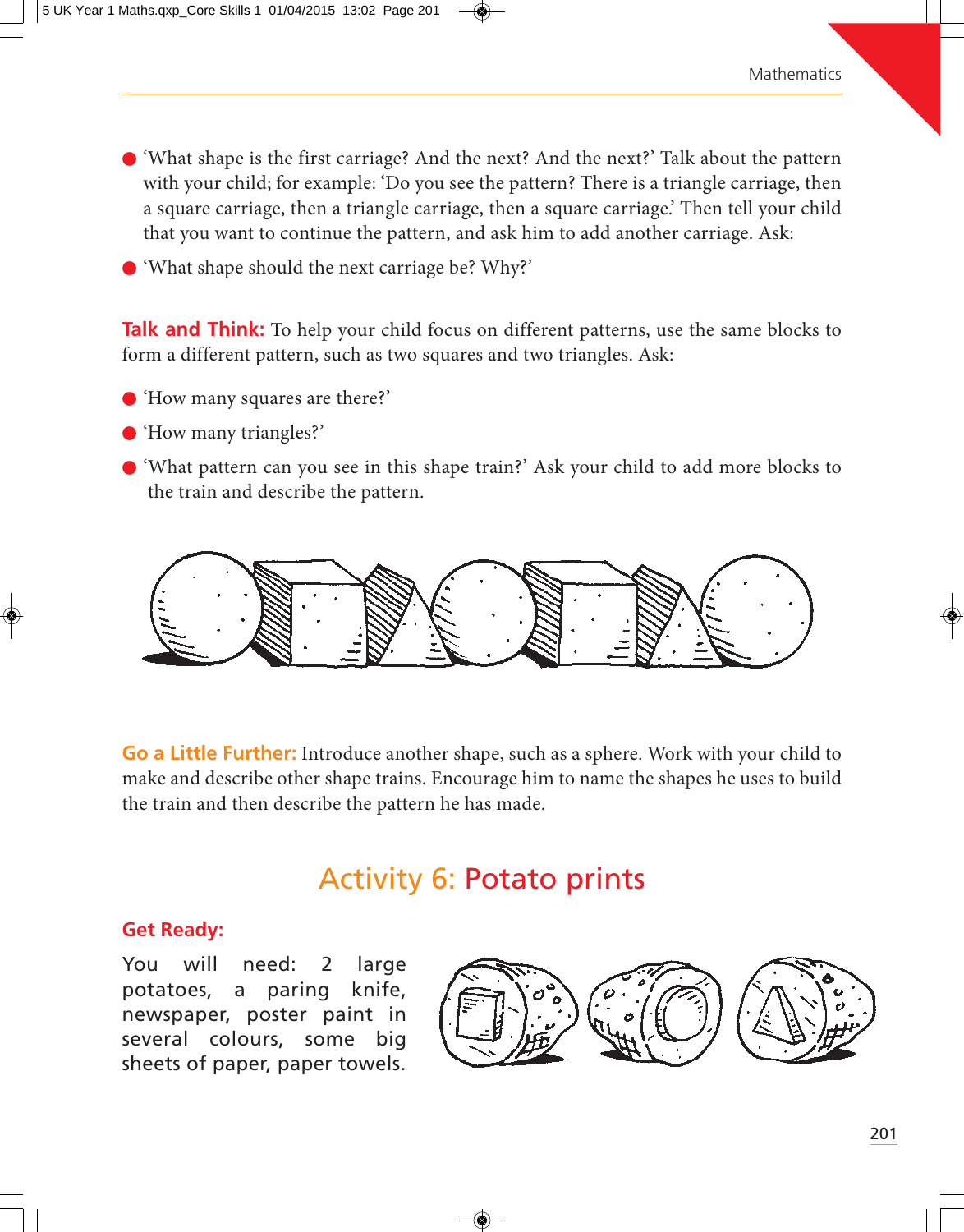**WARNING:** The adult must do all the cutting in this activity. Explain that you are going to cut the potatoes so that they can be used to print shapes: a square, a rectangle, a circle, and a triangle. First, cut the potatoes in half and draw an outline of one shape on each half. Next, cut down around each outline, which will leave a raised shape that you can use to print with.



Cover your work surface with newspaper; this activity can get messy! Put about two tablespoons of paint on a small plate or in a shallow plastic lid. Show your child how to dip the potato stamp into the paint to coat only the raised shape. Then show your child how to make a print by pushing the potato stamp firmly and evenly on a piece of paper.

**Go:** To get started, let your child make any prints he wants on a big sheet of paper. Children love to print and will enjoy just printing before you begin to work on patterns. (You'll need to rinse the potato stamp and dry it on a paper towel if your child wants to dip the same potato stamp into different colours.)

When your child is ready, get a new piece of paper and stamp out a pattern on it. Begin with a pattern of two shapes, for example, a triangle and a circle. Alternate the shapes but use only one colour. Repeat the pattern three times. Ask your child to copy the pattern. It's O.K. if your child makes mistakes doing this – it's all part of learning. While your child is stamping the pattern, ask:

- **●** 'What are the names of the two shapes we're using?'
- **●** 'Which shape comes first?'
- **●** 'Which shape comes next?'
- **●** 'Which shape comes after that?'
- **●** 'What pattern do you see?'

Ask your child to continue the pattern.

**Go a Little Further:** Add another shape to the pattern so that you're using three different shapes: for example, a triangle, a circle, and a square.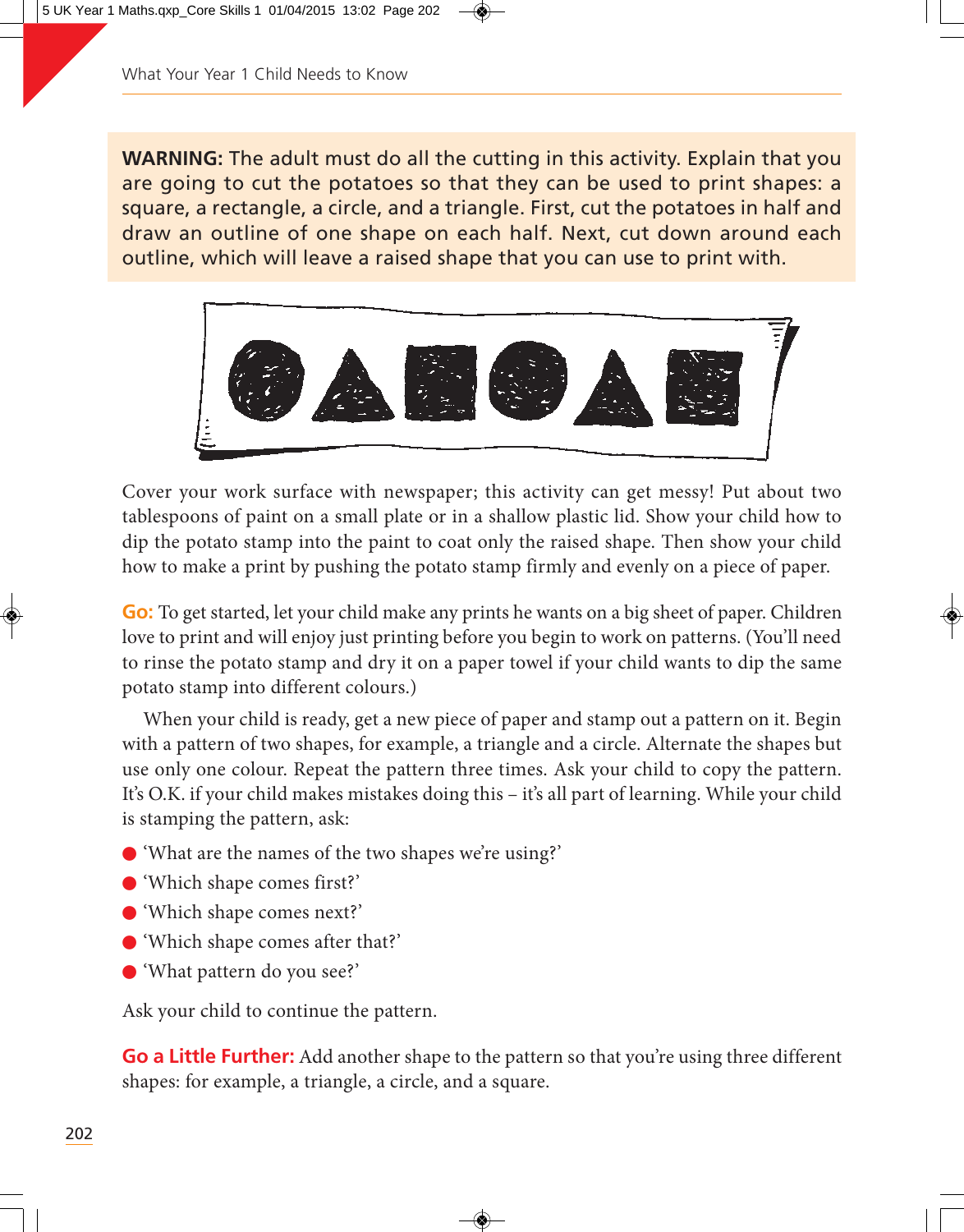# Activity 7: More play with patterns

### **Get Ready:**

You will need:

coloured sugar paper

scissors



Using three different colours of paper, cut out 18 of each shape (circle, triangle, rectangle, square, pentagon, hexagon), each about three by 10 centimetres. In other words, when you're finished you'll have, for example, 18 triangles: 6 blue, 6 yellow, and 6 red.



**Go:** To help your child focus on colour patterns, choose one shape and create a colour pattern, such as blue triangle/red triangle/yellow triangle. Repeat the pattern several times. Then point to the pattern and ask:

- **●** 'What is the name of this shape?'
- **●** 'What is the colour of this shape?'
- **●** 'Are the colours of the shapes similar or different?'
- **●** 'What pattern do you see?' Ask your child to continue the pattern. Then have him explain his choices.

**Go a Little Further:** Ask your child to make up his own pattern. To make the activity more challenging, guide him in creating a pattern that repeats both shape and colour, such as blue square/yellow triangle/blue square/yellow triangle.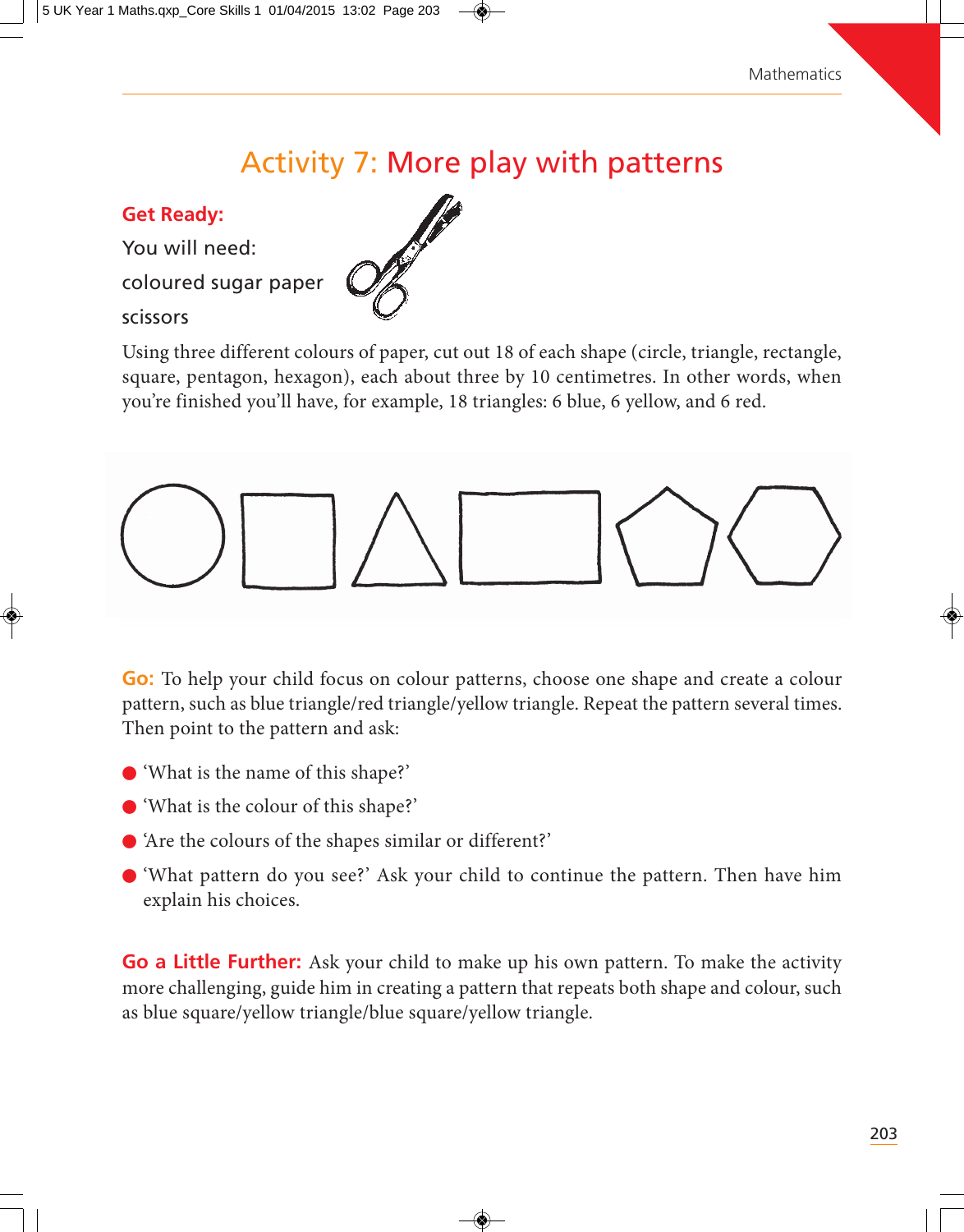# **Numbers and Number Sense**

**PARENTS:** We encourage you to read this introduction, which is addressed to you, before proceeding with the activities for your child that begin on page 206.

At home and during nursery and Reception, your child will no doubt have experienced some familiar counting rhymes, such as 'One, two, buckle my shoe' (page 25) or:

One, two, three, four, five, Once I caught a fish alive; Six, seven, eight, nine, ten, Then I let it go again.

Through such counting rhymes and games, many children, even before Reception, learn to recite numbers aloud ('one, two, three, four, five…') in the same way they sometimes recite the alphabet song, without really understanding what the numbers (or letters) represent, except that they are said in a certain order. Reciting the numbers aloud in order, quickly and without missing a number, is an important first step towards using numbers in a meaningful way.

Next, children can begin to combine their recitation of the number sequence with the act of counting objects. Counting aloud a group of objects then becomes the foundation for learning addition, subtraction, and later, place value.

Children also need to become aware that written numerals (1, 2, 3...) correspond to what they have been saying when they recite the number sequence aloud. They need to learn to put these written numerals in order, to match the written numerals to groups of objects having the same quantity, and to write the numerals themselves.

During Reception, your child may have begun learning these keys skills, but it is important that they continue practising them as they move into Year 1. Regular and continued practice is especially important with numeral writing. They will have been

introduced to writing numbers in Reception but most children need continued practice to form their numbers clearly and the correct way round. Do not worry if they reverse their numbers at this stage, with lots of practice through Year 1, this will improve. You can help at home

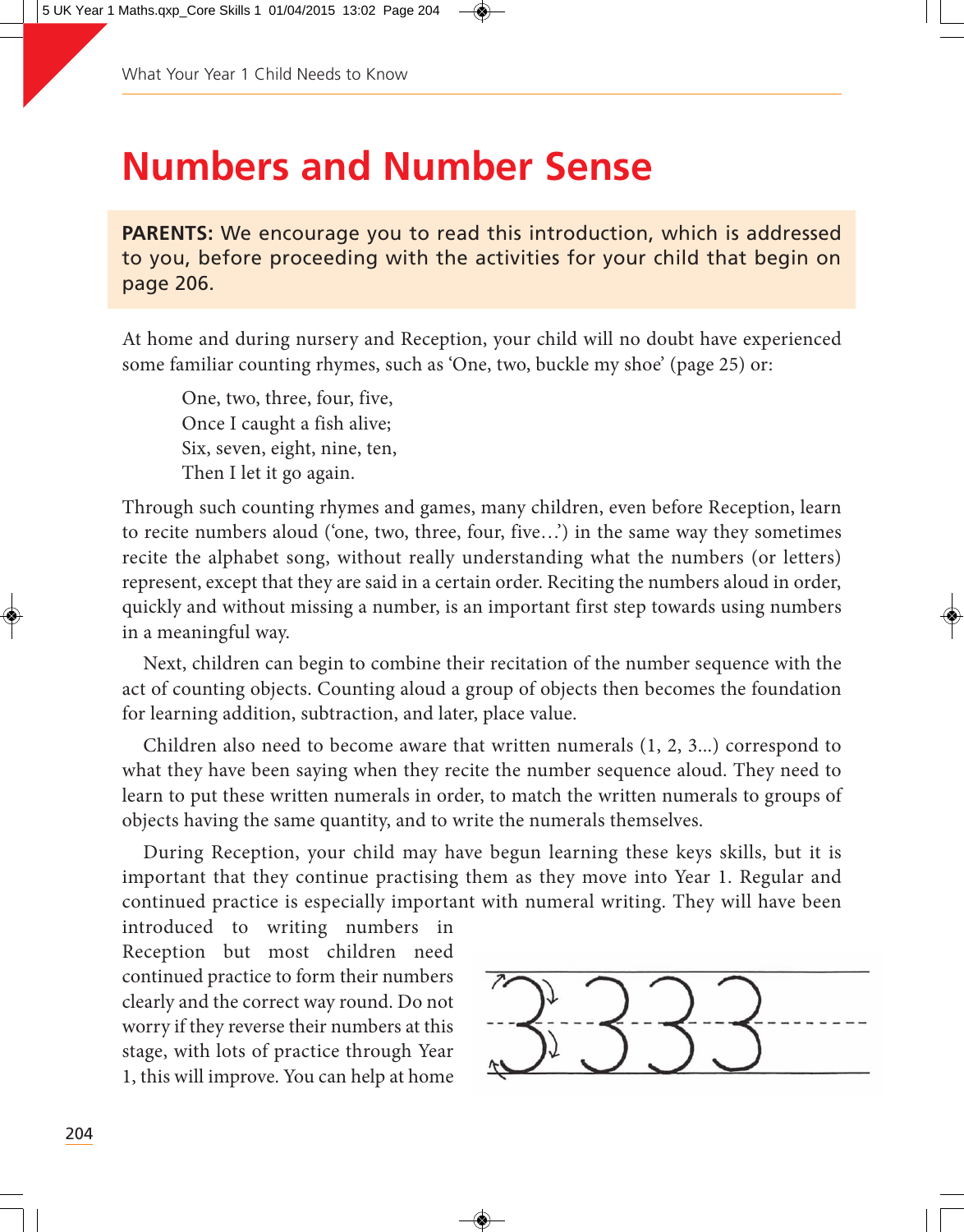

Handwriting chart for numerals. Start at the dot.

by having your child practise writing one numeral at a time. You can use workbooks available at bookshops and toy shops, or you can provide paper with broadly spaced lines, on which (as illustrated opposite) you lightly write the numeral a few times for your child to trace over, to be followed by writing the numeral several times without tracing it.

Your child should write the numerals as directed by the arrows in the chart above.

To begin with, focus on getting your child to practise until he can write all of the numerals from 1 to 10 without help.

Later, as your child works with quantities greater than 10, he can practise writing the numerals for those quantities. You might want to pay special attention to the differences between potentially confusing numerals, such as: 6 and 9; 1 and 7; 12 and 21; 13 and 31; etc.

To summarise, the first step is for your child to learn to count from 1 to 10 fast without making any mistakes, and to write the numbers up to 10. He may need to review the numbers many times in order to learn them. By the end of the Year 1, your child should be comfortable counting to higher numbers (a reasonable goal is counting by ones up to 51, and counting by fives and tens up to 50), as well as writing the corresponding numerals.

There are some excellent counting books that can make learning about numbers enjoyable for both you and your child in the list of Suggested Resources on pages 195–196.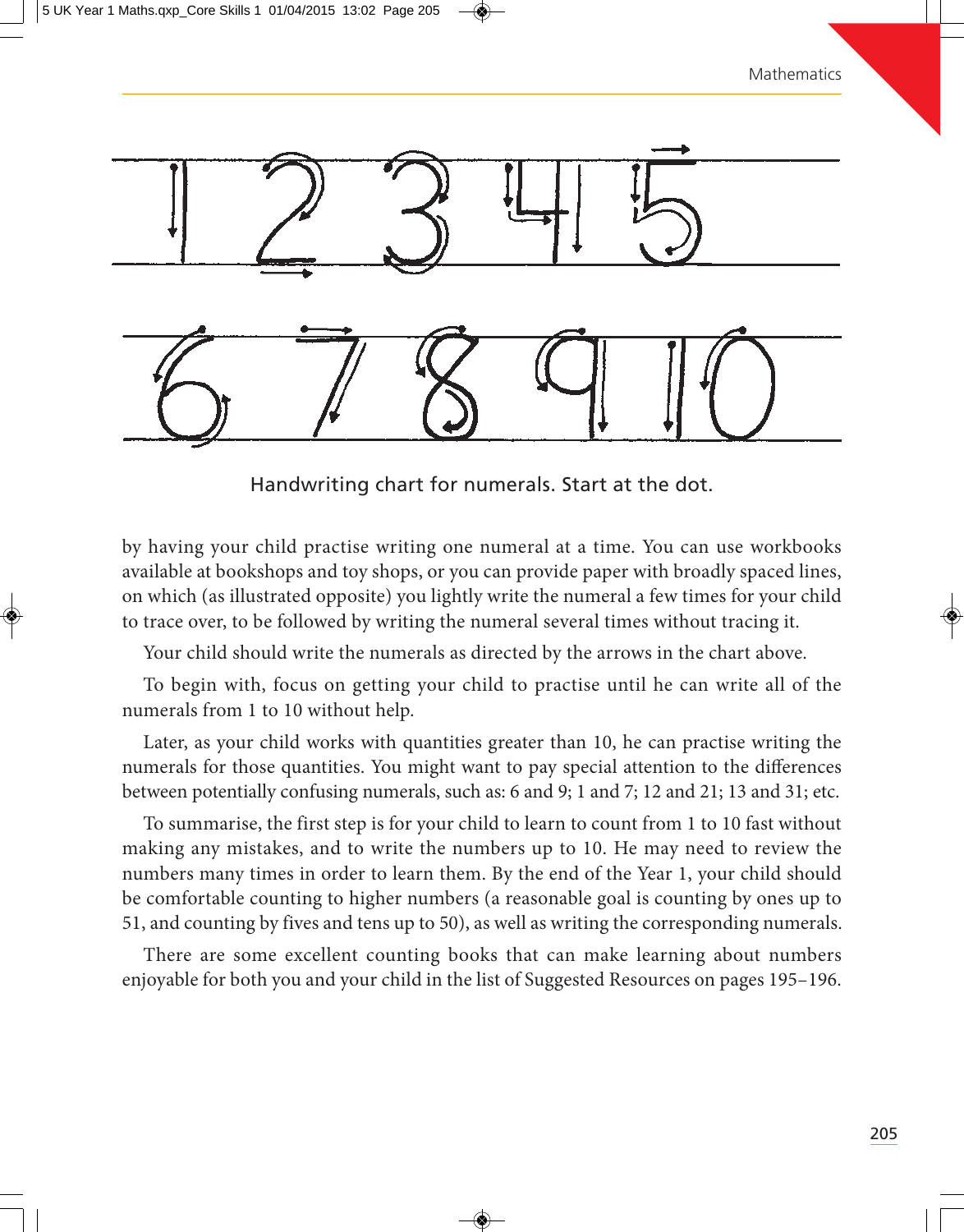# Activity 1: The size of 10

### **Get Ready:**

You will need:

15 small objects like buttons, raisins or pasta shapes

2 small clear plastic bags

**Go:** Put 5 of the small objects you have selected in one of the plastic bags and 10 in the other. Put the bag with 5 items on a table in front of your child. Ask her to guess, without counting, if the bag has 5 or 10 items.



Then ask:

- **●** 'How can you tell?'
- **●** 'How can you find out if there are that many in the bag?'

Have her count to find out how many are in the bag.

**Talk and Think:** To help your child think about the size of 10, put the bag with 10 items in front of her and ask:

- **●** 'What about this bag? Do you think there are five buttons or ten buttons?'
- **●** 'How can you tell?'

Then have your child count to find out how many are in the bag.

**Go a Little Further:** Later, when your child is comfortable with counting larger quantities, you can put 20 buttons in a clear plastic bag. Ask her to guess if there are 20 or 50 buttons in the bag. Then she can count to find how many are in the bag.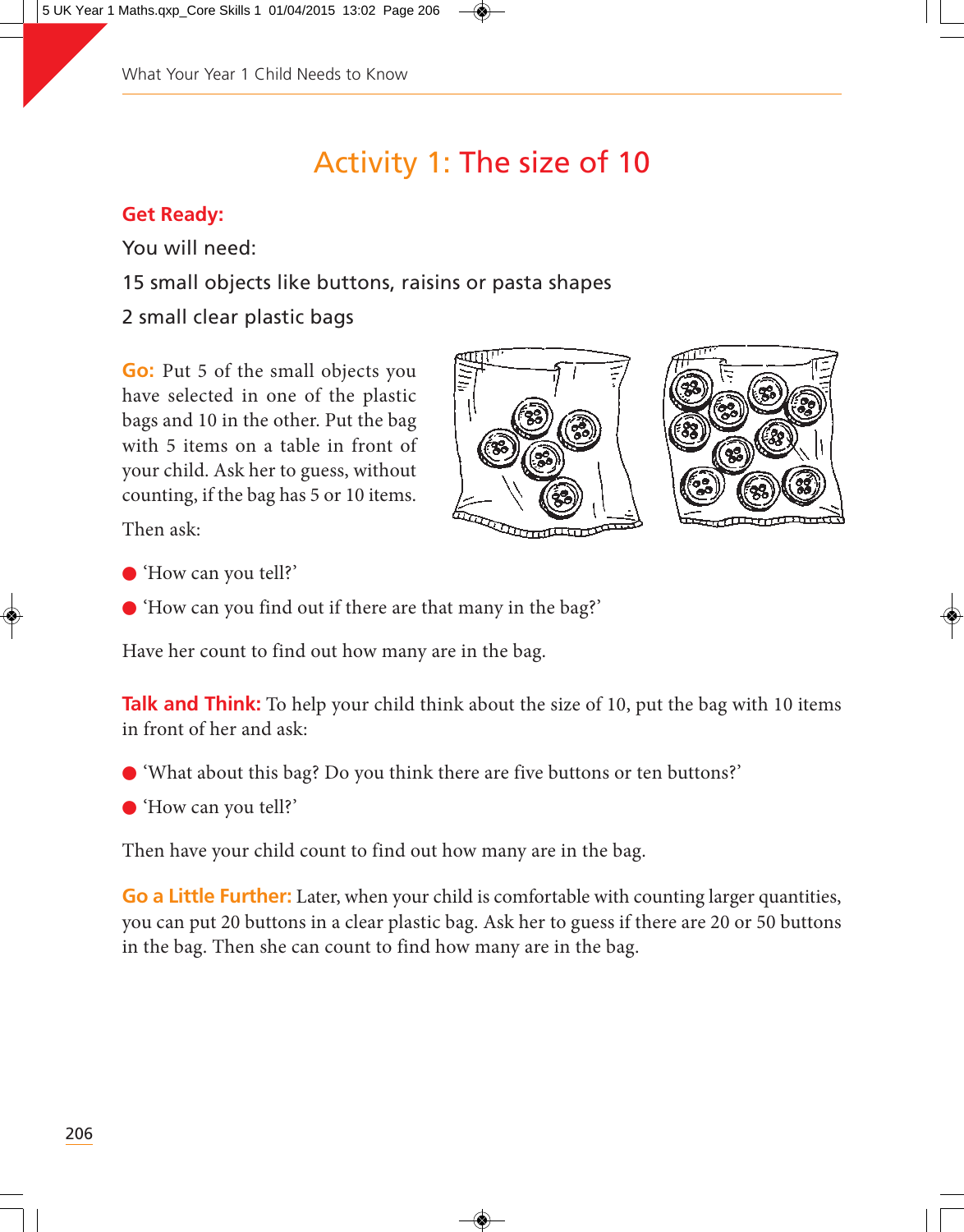# Activity 2: Counting game

### **Get Ready:**

You will need: paper markers, pencils, or crayons small objects to be used as markers, like buttons or pebbles a dice

Tell your child you're going to play a number game. Make up a game board like the one below, with a path of squares numbered in order. Have your child help you write the numbers in the squares.



**Go:** Tell your child to put a button (or pebble) on square 1. Then tell her to say each number as she moves the button from one space to the next. When she gets to the last number on the board, have her turn around and move the button back to number 1, saying the numbers backward. Next tell your child she is going to play a game to see how quickly she can get to number 20. She should roll the dice and move that many spaces. This can also be played with two players. Who can make it to twenty first? Ask your child:

- **●** 'What is the first number on the board?'
- **●** 'What is the last?'
- **●** 'Can you say every number that you put your button on?'
- **●** 'Can you say the numbers backward?'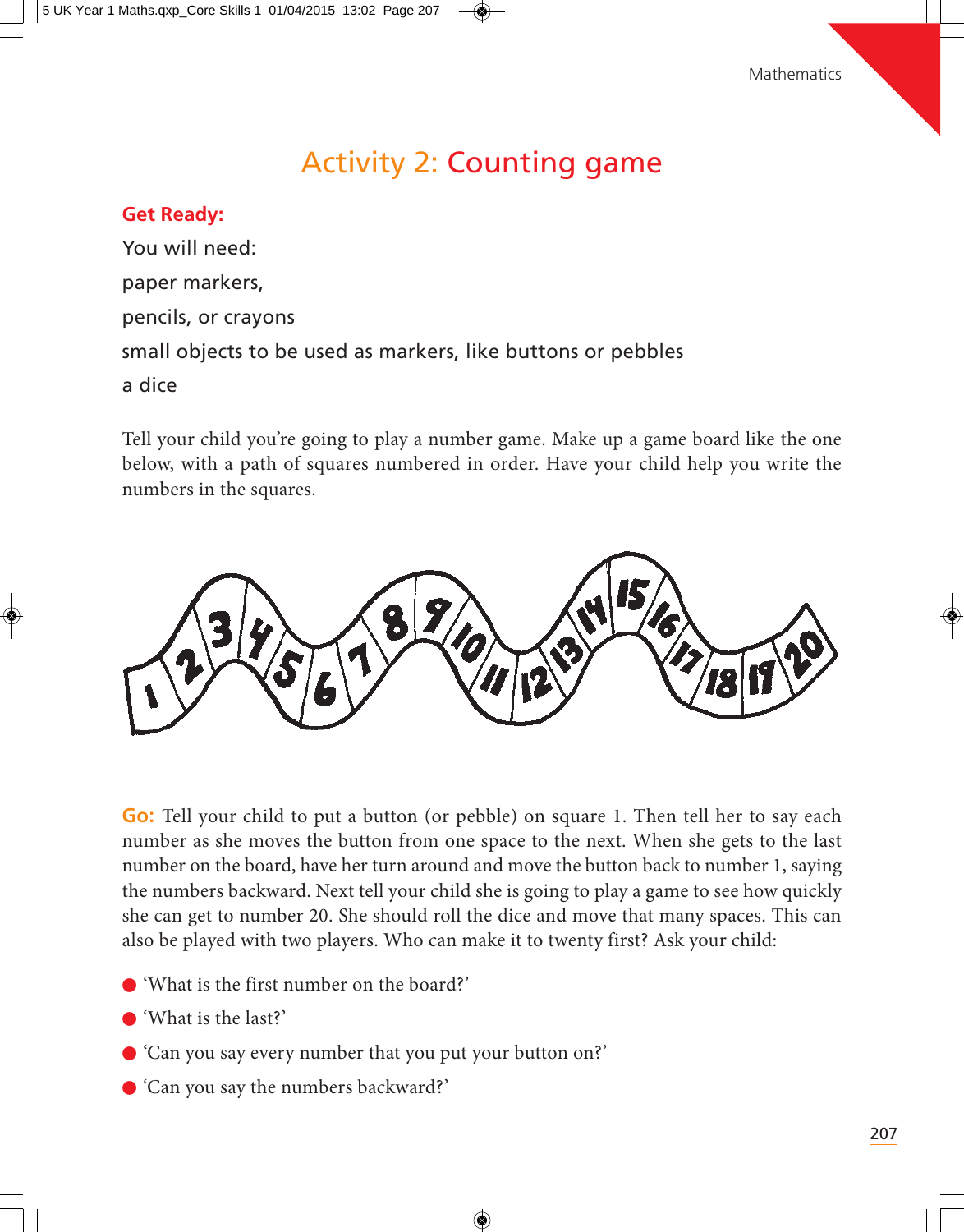- **●** 'Which number have you landed on?'
- **●** 'How many spaces left until you reach the last number?'

**Talk and Think:** To help your child focus on counting numbers, place her button on a number on the board. Then ask:

- **●** 'Which number is the button on?'
- **●** 'Which number comes before it? After it?'
- **●** 'Can you count forward from where the button is to 20?'
- **●** 'Can you count backward from where the button is to one?'
- **●** 'How many spaces until you reach the last number?'

*You can have fun counting backward by singing this favourite song with your child. As your child becomes confident with higher numbers, increase the number of monkeys jumping on the bed.* 

### **TEN LITTLE MONKEYS**

Ten little monkeys jumping on the bed, One fell off and bumped his head. Mama called the doctor, and the doctor said, "No more monkeys jumping on the bed."

Nine little monkeys jumping on the bed, One fell off and bumped his head. Mama called the doctor, and the doctor said, "No more monkeys jumping on the bed."

Eight little monkeys jumping on the bed, One fell off and bumped his head…

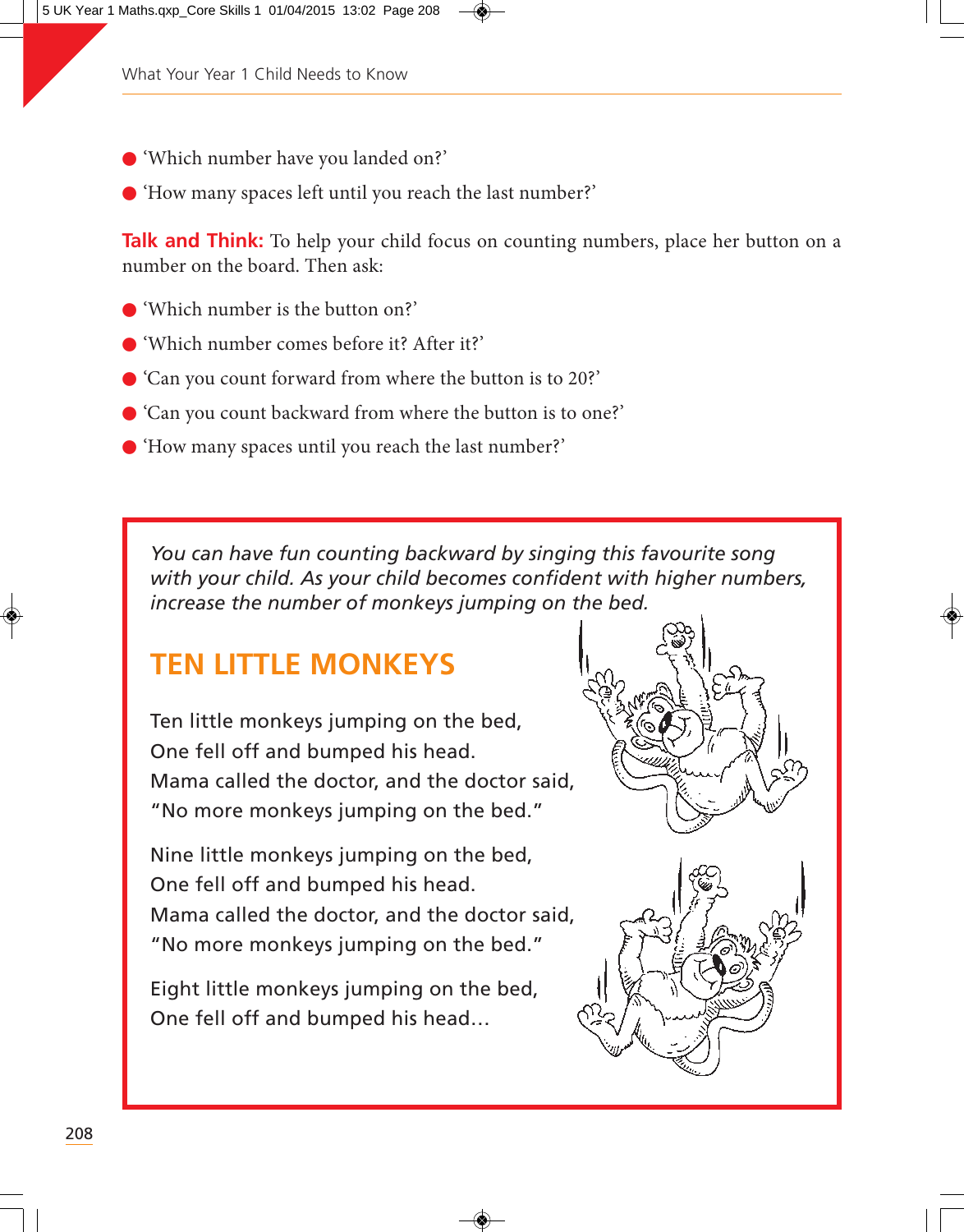**Go a Little Further:** You can challenge your child by extending the game board to higher numbers. A reasonable goal is to reach the number 51 by the end of the year. It is sensible to increase the final number by ten at a time, as your child is confident with the numbers they have already been working with. You may want to ask your child's teacher when their class will begin working on those higher numbers.

If your child experiences difficulty with this counting activity, or any others that go beyond the number 10, revise the activity with numbers from 1 to 10 before gradually introducing higher numbers. Your child may need a little extra help when he first works with numbers greater than 10, since the English names for numbers do not always give a clue to the actual quantity. That is, in some languages, the numbers after 10 are logically called 'ten-one,' 'ten-two' and 'ten-three' but in English we say 'eleven', 'twelve' and 'thirteen'. This may cause some initial confusion for your child, but encouragement and gentle review will lead to understanding.

# Activity 3: How many?

**Get Ready:** This activity helps children develop number sense. You will need at least 30 pennies.

**Go:** Arrange 6 pennies in a row and another 6 pennies in a cluster. Ask your child which group has more pennies. Then take the cluster of pennies and line them up coin-for-coin under the row of pennies. Have your child count along with you as you point to the pennies in each line. Ask:

- **●** 'How many pennies are in this group?'
- **●** 'How many are in the other group?'
- **●** 'Are there the same number of pennies? How do you know?'

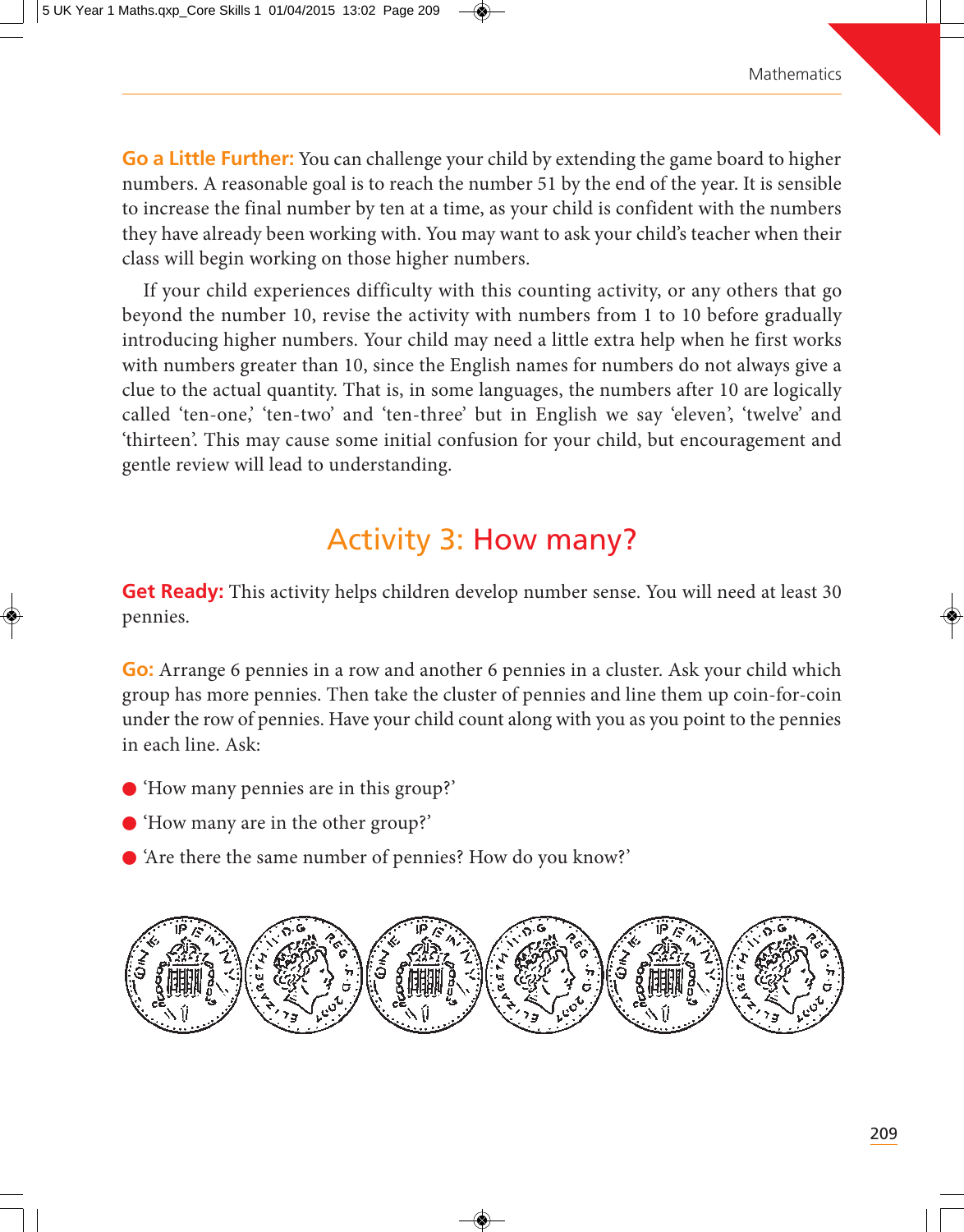**Talk and Think:** For more practice with number sense, arrange 5 pennies in a row and 5 in a stack. Point to the stack and ask:

- 'Do you think this group has more pennies?'
- **●** 'How can you find out?'

**Go a Little Further:** Make three groups of pennies of equal amounts up to 10. Arrange one group in a row. Put the second group in a cluster, and stack the third group. Talk with your child about which group she thinks has the most pennies. Then ask her to arrange the other two groups coin-for-coin under the row of pennies.



# Activity 4: Number match

#### **Get Ready:**

You will need:

a pack of 10-by-15-centimetre unlined index cards

crayons, markers, or pencils



Tell your child that you are going to prepare some cards so you can play a kind of matching game.

On twenty of the index cards, draw large dots for the numbers from 1 to 20. Your child can colour in the dots. Next, have your child count the dots on each card and draw a numeral on a blank card to match the number of dots. When he's finished, you'll have one set of twenty dot cards and one set of twenty numeral cards.

**Go:** Tell your child to mix up each pile of cards and place the piles face down on a table. Then take turns turning up a card in each pile until someone finds a dot card and a numeral card that match. Keep playing by reshuffling the unmatched cards and putting them back into two piles until you've matched all the pairs.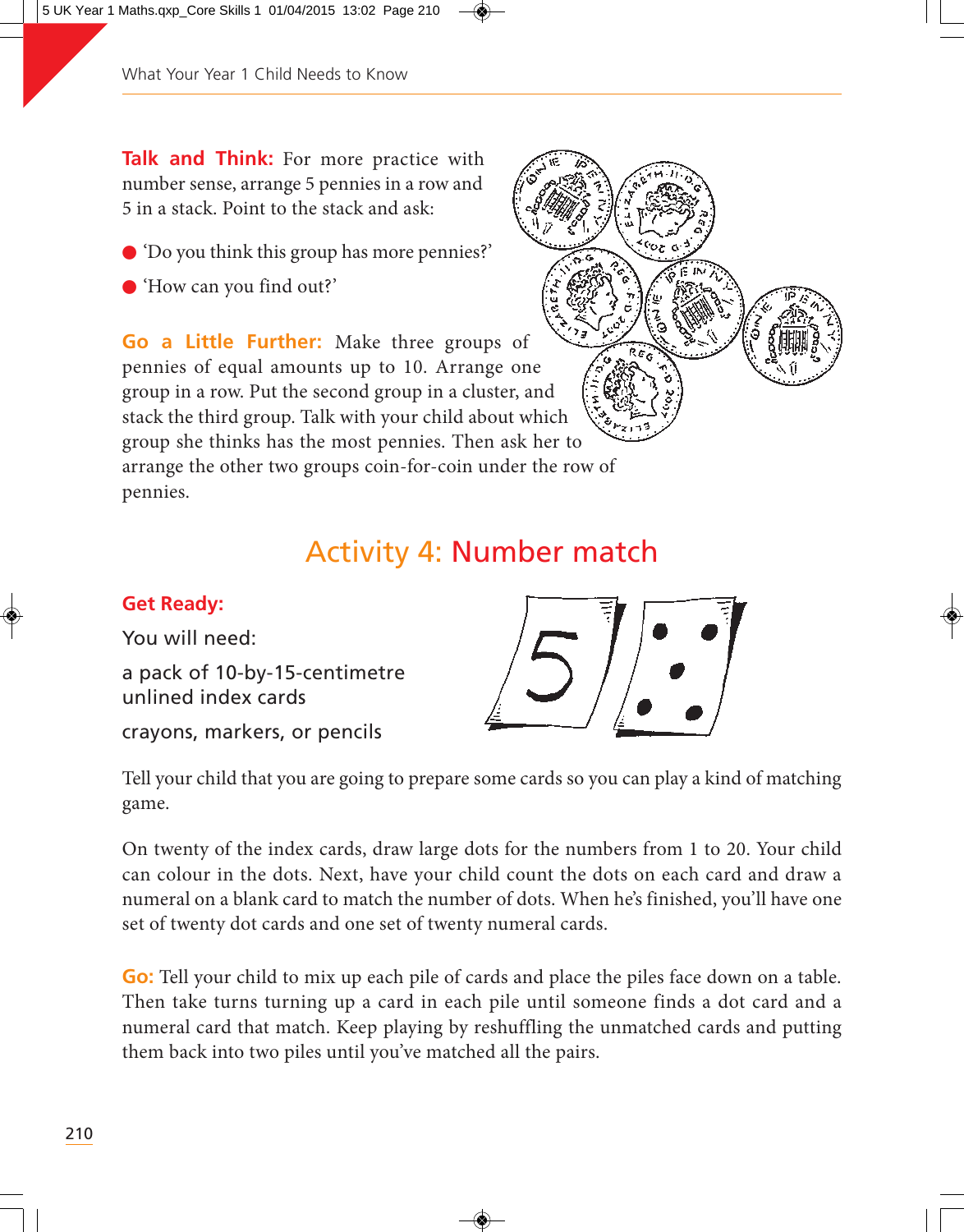**Talk and Think:** As you play, ask:

- **●** 'How many dots are on this card? What number does the other card show?'
- **●** 'Do they match? How can you tell?'

**Go a Little Further:** Ask your child to put the number cards in order, laying them out flat on a table from left to right. You might need to help by putting the first two or three cards on the table to show him what you mean. Then ask him to put the matching dot cards in order under the number cards. As your child becomes more confident, increase the numbers to fifty over time, ten at a time.

### Activity 5: More and less

**Get Ready:** To give your child practice with the concepts of more and less.

You will need:

at least 20 blocks or 20 large beads

a string or a shoelace

Tell him that you're going to play a game in which you say a number and he shows that number by lining up that many blocks or putting that many beads on the string or the shoelace.



**Go:** Say any number between 1 and 20, such as 17, and ask your child to show that number of blocks. To focus on the concept of one more, say:

- **●** 'Now show me one more than seven.'
- **●** 'How many is that?'

Then start again and have your child show a different number. This time, ask him to show one less and to tell how many that is. Repeat this asking him to show '2, 3, 4 or 5 more or less.'

**Talk and Think:** Continue choosing new numbers for your child to show. For the fourth or fih number that you choose, have him predict without counting what will be 2, 3, 4 or 5 more and 2, 3, 4 or 5 less. Then have him make more or less and count to be sure. Ask: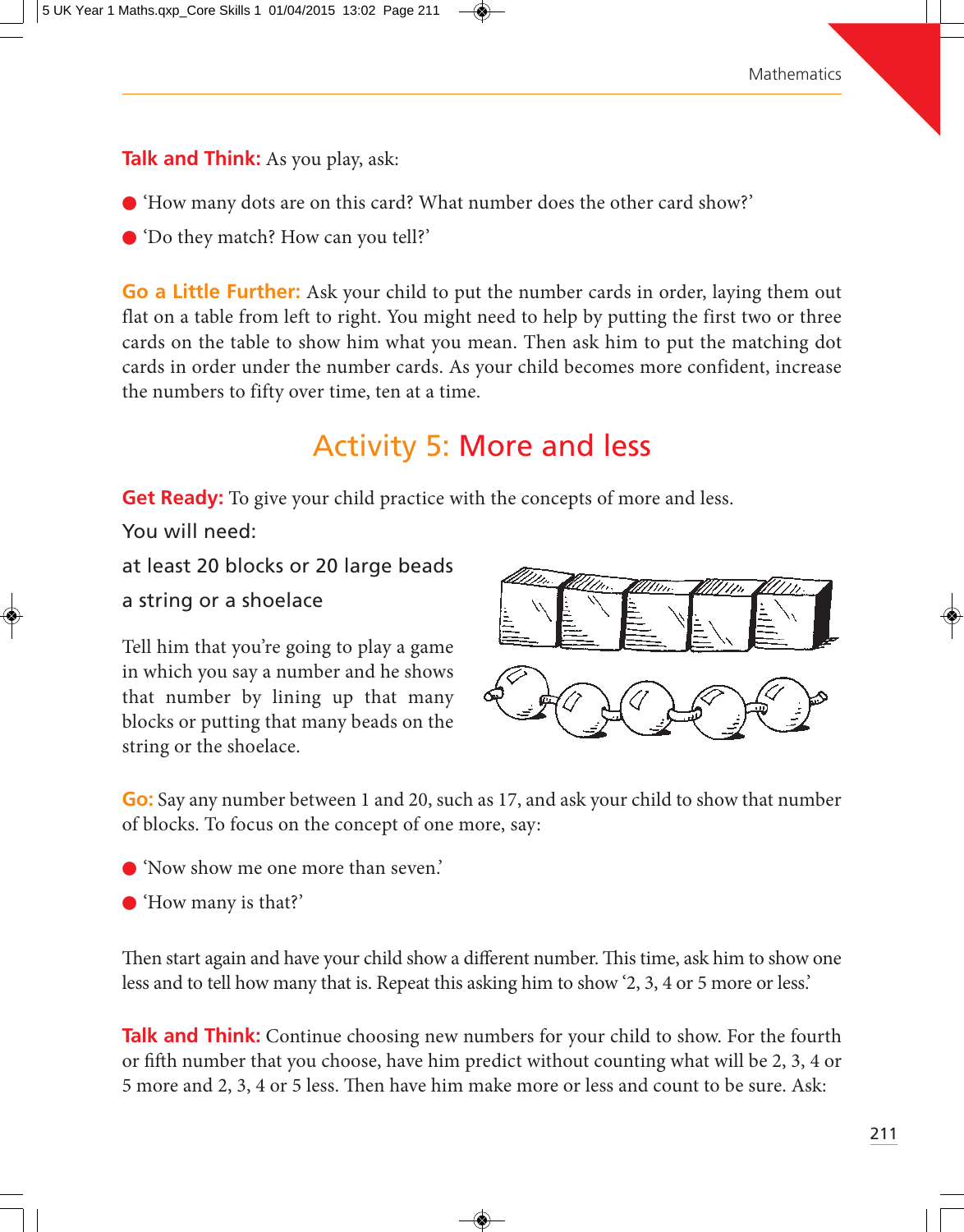- **●** 'How can you tell what is more [or less]?'
- **●** 'Can you tell without counting the blocks?'

### Activity 6: Most and fewest

**Get Ready:** Tell your child that you're going to play a counting game together using the names of family members. If your family is small, include the names of family friends or pets.

You will need: a sheet of paper, a marker or a pencil

**Go:** Ask your child to name four or five family members. As she names each person, use the marker to write the names in big<br>
letters on a sheet of paper. When you complete each name,<br>
point to the name and read it with your child. Then ask:<br>
• Which name has the most letters?<br>
• Why d letters on a sheet of paper. When you complete each name, point to the name and read it with your child. Then ask: **●** 'Which name has the most letters?' **●** 'Why do you think this name has the most letters?' **●** 'How can you tell?' **●** 'How many letters does it have?' Then ask your child to count to find out how many letters there are.

**Talk and Think:** To focus on the concept of fewest, ask her which name has the fewest letters:

- **●** 'How can you tell this name has the fewest letters?'
- **●** 'How many letters does it have?'

Have your child count to find out.

# Activity 7: Counting more than 10 objects

**Get Ready:** Children find it easier to count objects when they can touch objects that are lined up in an organised way. With practice, your Year 1 child will find it easier to keep track of items that aren't organised or touchable. To start out, let your child help you gather between 10 and 31 small items, such as paper clips, pasta shapes, or small toys.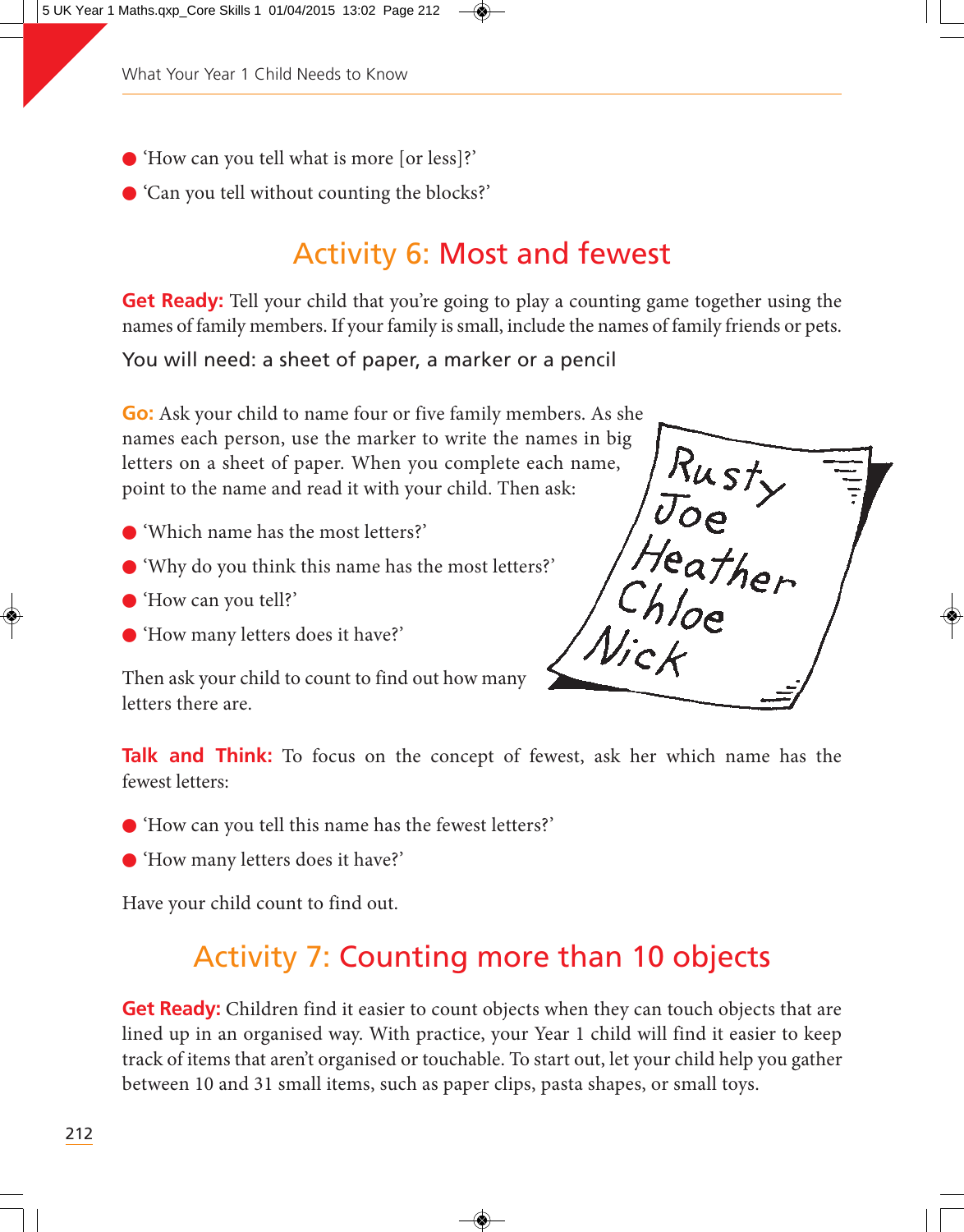**Go:** Arrange the items in a row and ask your child to count them. Ask:

**●** 'How many [paper clips, pasta shapes, etc.] are there?'

Then spread the items around and ask your child to count them. Ask:

- **●** 'How many did you count this time?'
- **●** 'Which way that you counted is easier?'
- **●** 'Is there a way you can organise these to make them easier to count?'

**Go a Little Further:** Go outside and ask your child to count something that cannot be touched, such as a row of windows. Again, ask how many he counted to be sure he understands that the last number counted is how many there are.

# Activity 8: Things that come in pairs

**Get Ready:** To get started, have your child look at a stuffed animal or doll. Ask her to name parts of the stuffed animal or doll that come in twos:

**●** 'What do you see that your animal [or doll] has two of?'

Then tell your child that 'a pair is two of something that go together,' and that the animal (or doll) has a pair of eyes, and a pair of arms, etc.

**Go:** Arrange several groups of like objects, including some pairs of objects, such as a pair of shoes, a pair of gloves or socks, etc. Other groups should contain three objects. Say:

- **●** 'Here is a pair of shoes; there are two shoes, and they go together. Can you show me some other pairs of things here?'
- **●** 'How do you know this is a pair?'
- **●** 'Why isn't this group a pair?'

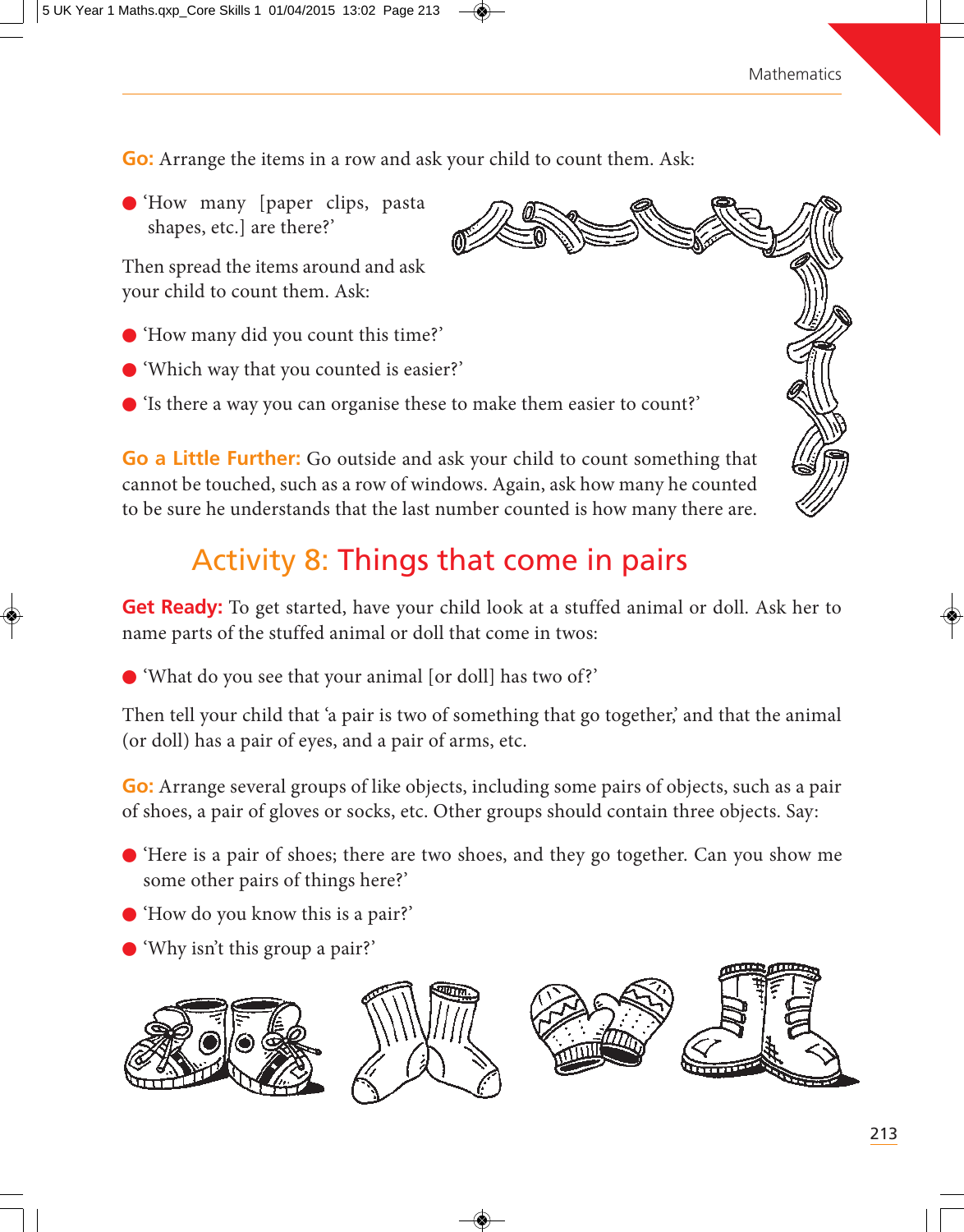# Activity 9: Counting by twos

**Get Ready:** Tell your child that you're going on a shoe hunt. Try to find at least five pairs of shoes and line them up in pairs next to each other. Then tell your child that you're going to find out how many shoes there are by counting them two ways.



**Go:** First, ask your child to count the shoes one by one. Tell him he is 'counting by ones.' Then, tell him there is another way to count the shoes called 'counting by twos.' Ask him to listen as you point and count the shoes. Put the emphasis on every second number. For example, you could whisper the numbers 1, 3, 5, 7, 9 and say the numbers 2, 4, 6, 8, 10 in a loud voice. After this, count the shoes by twos: 2, 4, 6, 8, 10. Repeat and then ask your child to follow along. Then give him an opportunity to count the shoes by twos on his own. Ask:

**●** 'How many shoes are there? Can you count them by twos?'

**Go a Little Further:** Use other items, such as spoons or crayons, and gradually use more than ten items. Start with a review of counting by twos up to 10, then ask:

**●** 'What number comes next if we keep counting by twos?'

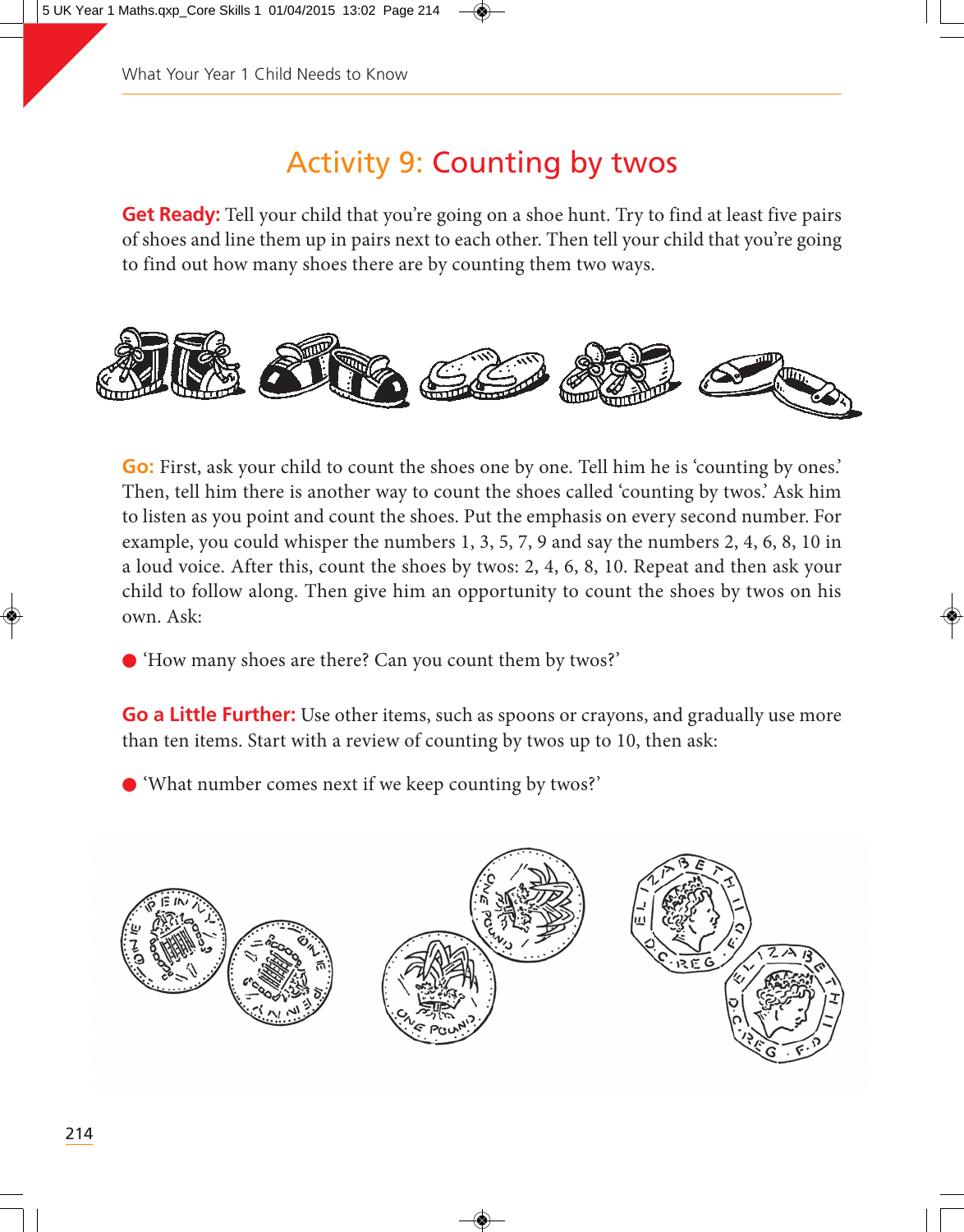# Activity 10: Counting by fives and tens

### **Get Ready:**

### You will need: a big sheet of sturdy paper, finger paints

Tell your child that you are going to make a handprint poster. You're using finger paints, so do this where it's okay to make a mess! (Note: Your child should already have practised counting by ones to 30 before you do this activity.)

**Go:** Use the finger paints to make colourful handprints all over the paper. If possible, have family members or friends make handprints, too. At first, start with six handprints; later, you can work up to ten handprints. When the poster is finished, point to it and ask:

- **●** 'How many fingers are there?'
- **●** 'How could you find out?'

Point to one handprint, and ask:

**●** 'How many fingers are on this one hand?'

Point to the next handprint and ask your child to continue to count. Continue until your child has counted all the fingers on the poster. Ask:

**●** 'How many fingers are there in all?'

**Talk and Think:** Explain to your child that there is a faster way to count in twos, threes, fours and so on. Explain that you're going to learn to count in fives. Say:

**●** 'We're going to count five fingers at a time, like this: five, ten, fifteen, twenty...'

(As you count, move your finger from one hand on the poster to another.)

Have your child listen as you count in fives. After repeating the pattern, ask her to join in. Repeat the same procedure as you count in tens. Then ask:

- 'Did you end up with the same number when you counted by ones? How about fives?'
- **●** 'Which way is faster?'

**Go a Little Further:** The next time the family is having dinner, ask how many toes are under the table.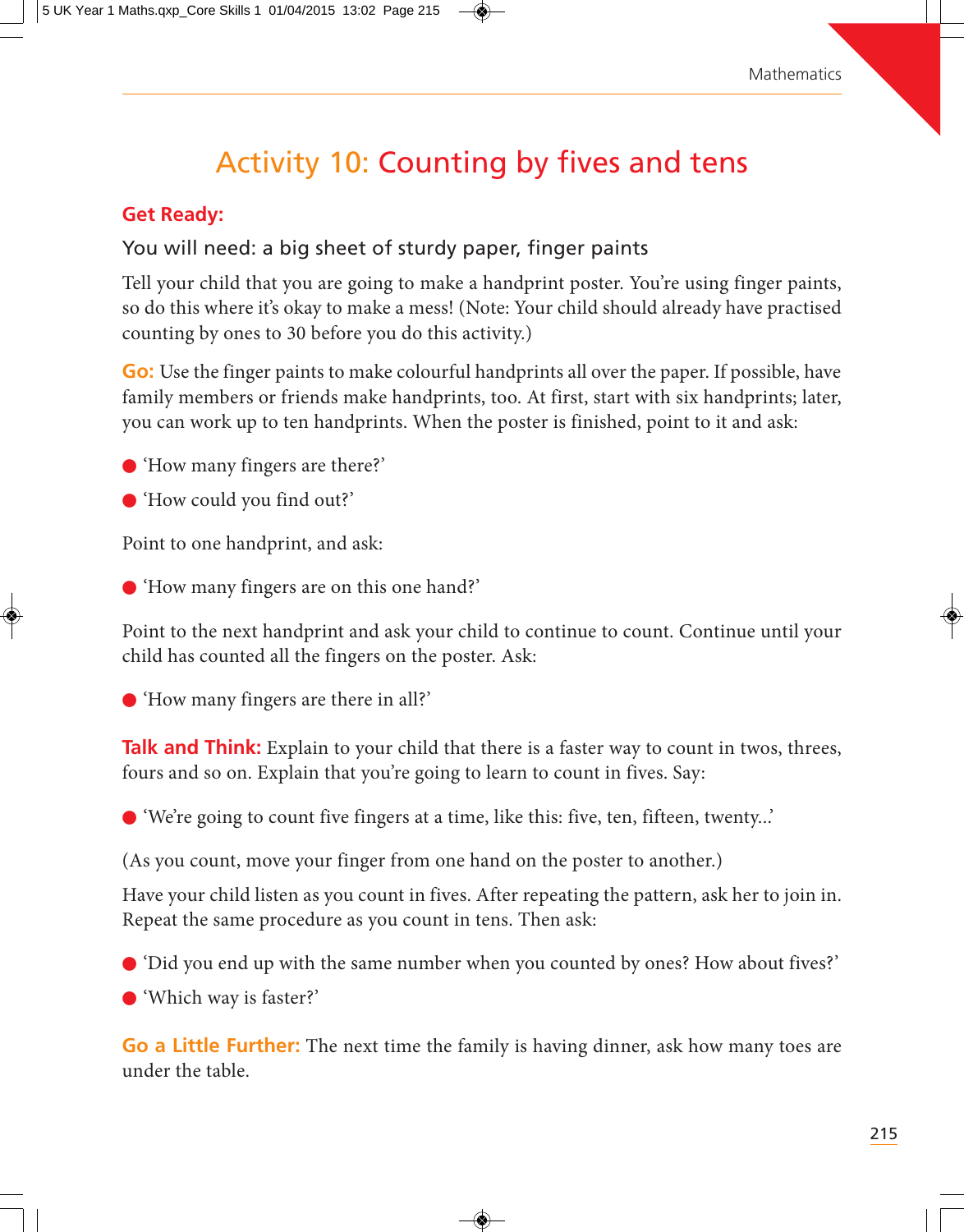# Activity 11: Halves and quarters

### **Get Ready:**

You will need:

10 items of one kind that are of particular interest to your child, such as stickers, biscuits, or small toy cars, 8 pennies, a slice of bread

**Go:** Spread the 10 items out on a table. Ask your child to show a fair way to share the items between the two of you. When your child has made two equal shares of the 10 items, explain that each share is half of the whole group of items: you have one half, and he has the other half. Now, show your child the 8 pennies; allow him to count them. Then put all 8 pennies in a pile between you. Give 2 pennies to your child. Ask:

- **●** 'Do you have half?'
- **●** 'Can you show me how to share them fairly, half for you and half for me?'

Then repeat the activity, this time sharing fairly between four. Explain that each share is a quarter.

**Talk and Think:** Many children in Year 1 do not yet understand that two halves are equal in size, and one quarter is the same size as another quarter. To focus on the concept of halves and quarters as equal shares, ask:

- 'Do we each have the same number of toy cars [or other items]?'
- **●** 'How could you find out?'

**Go a Little Further:** Put the piece of bread on the table, and ask your child to show a fair way to break it into 2 pieces to share, half for you and half for him. After he has broken it (in roughly two equal pieces), ask:

- **●** 'Is my half of the bread the same size as yours, or is it a different size?'
- **●** 'If two more people needed to share the bread, what could you do?'
- **●** 'Does everyone have the same size piece of bread? Are all the quarters the same size?'

Reinforce what he has done by saying: 'You have half of

the whole piece of bread, and I have half of the whole piece of bread, and both halves are equal.' Similarly reinforce sharing into quarters.

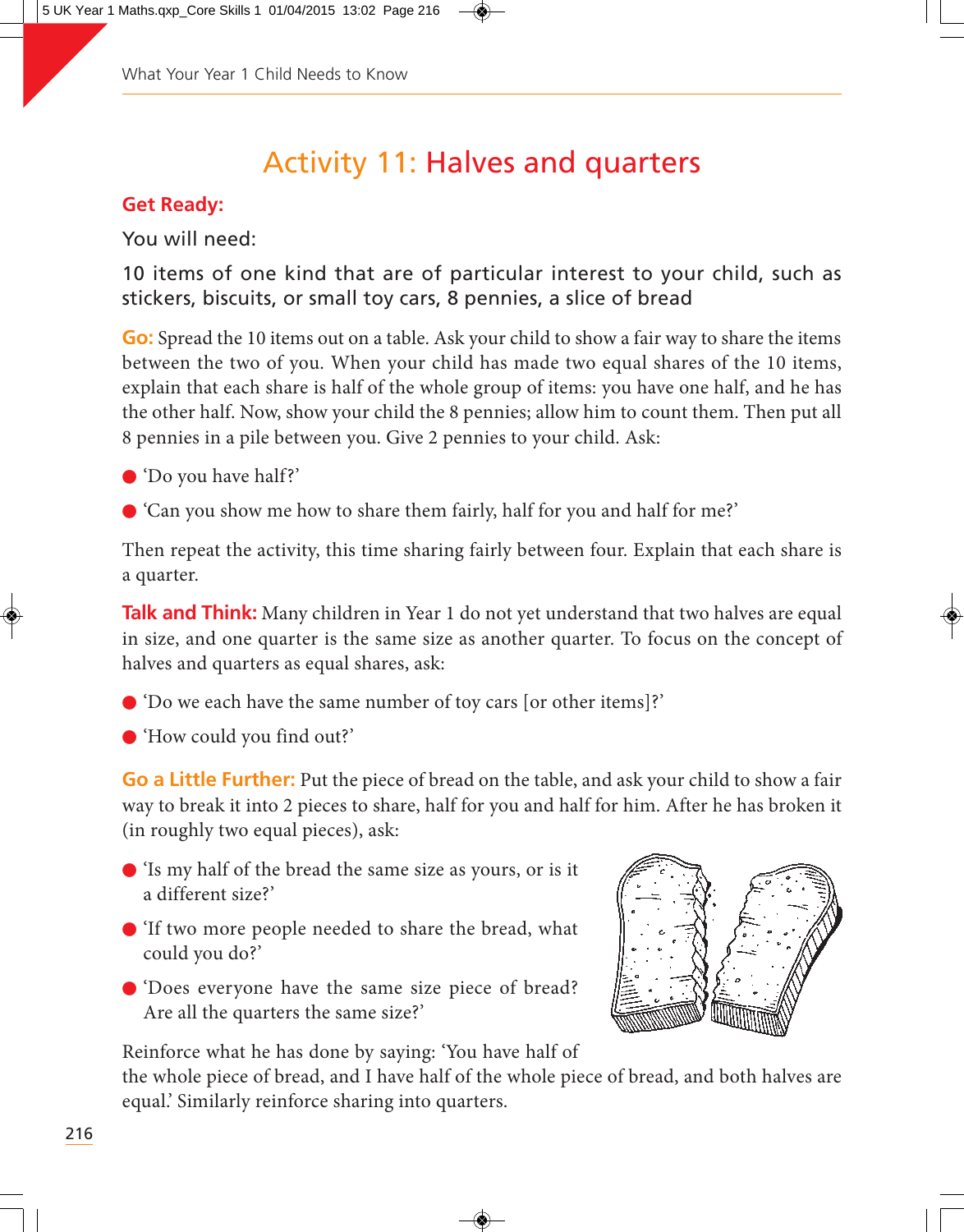# Activity 12: A good-job graph

### **Get Ready:**

You will need:

a sheet of paper

crayons or markers

Tell your child that the two of you are going to make a Good-Job Graph, which will show some of the good things she does in a week. You can talk together about what sort of jobs to include:



picking up toys, brushing teeth, washing hands before dinner, helping Mum or Dad, etc.

Write the days of the week along the bottom of a sheet of paper and numbers up to 5 along the side edge. Post this chart in an easy-to-reach spot and explain that every day she can colour a square on the graph for each of the 'good jobs' she does. Try to help her record from 1 to 5 'good jobs' a day.

**Go:** At the end of the first day, look at the graph with your child. Point to the name of the day and ask:

- **●** 'How many 'good jobs' did you do today?'
- **●** 'How do you know?'

At the end of each day, look at the graph together and make some comparisons by asking:

- **●** 'How many squares did you colour today?'
- **●** 'Was that more or less than yesterday?'

**Talk and Think:** To help your child think about graphs, at the end of the week, ask:

**●** 'On which day did you colour the most squares? How many did you colour?'

**Go a Little Further:** Ask your child:

**●** 'How many good jobs did you do in all this week?' To help her answer this question, ask her how she could find the answer to that question. You might need to coach her that one way to find out would be to count all the squares on the graph. Then ask her to count all the squares.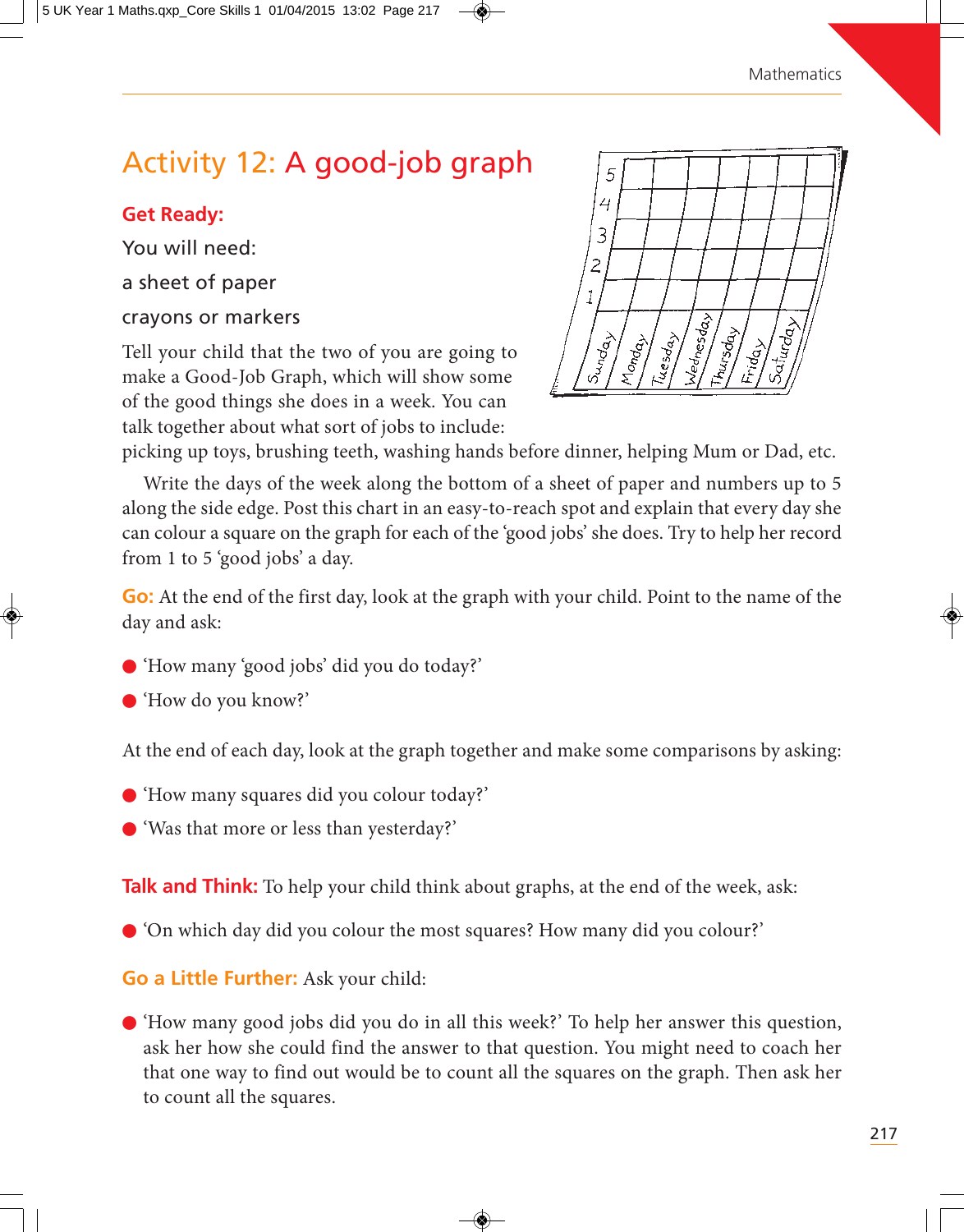# Activity 13: Block train

**Get Ready:** This activity provides practice with order words – 'first,' 'second,' 'third,' etc. Let your child help you gather:

10 blocks

10 different small objects (such as a button, a pasta shape, a pebble, etc.)

**Go:** Tell your child to build a block train by arranging the blocks in a row. Then have her put one of the small objects on top of each block. Identify one carriage for your child by using an order word such as 'first' or 'second' in a sentence, like this: 'The button is on the second block.' Then have your child identify the other cars, using an order word. Ask:

- **●** 'Which block is carrying the pasta shape?'
- **●** 'Which block is carrying the pebble?' Continue until you and your child have identified all the blocks by their order words.

If your child has trouble using these words, say them all aloud in order as you point to each car. Have her repeat them as you point to blocks first in order and then at random. Then repeat the questioning activity.

# **Money**

**PARENTS:** Even before children know what money is for, they are fascinated by the shape and appearance of coins and notes. By Year 1, your child probably also realises that money is important.

Year 1 children need to know that money is used to buy things, and that different kinds of coins and notes have different values. The following activities will help children start to recognise coins and to understand what each is worth. At this point, don't expect your child to be able to trade coins for other coin combinations of the same value. Exchanging money is a skill that will come later.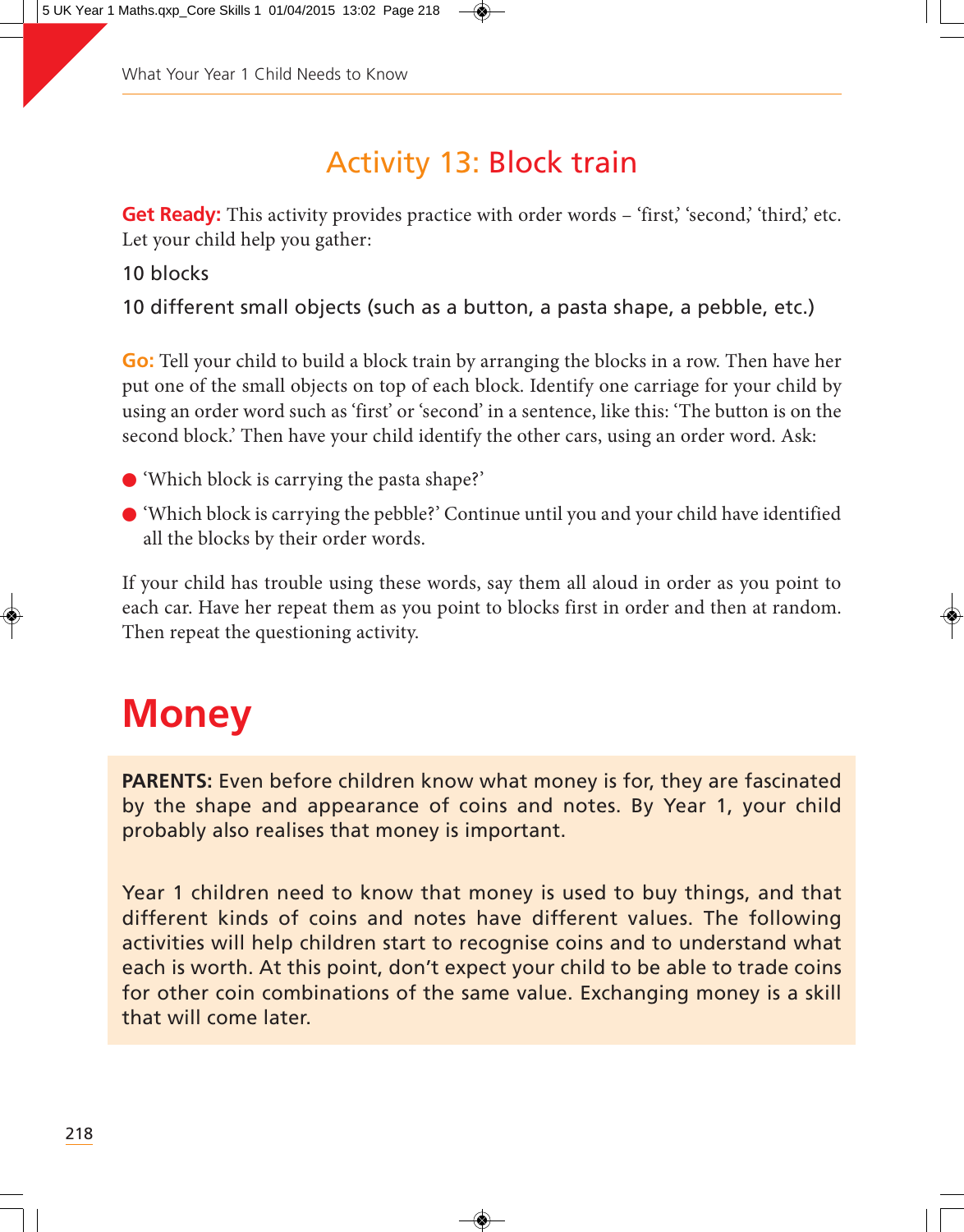# Activity 1: Identifying money

### **Get Ready:**

You will need: 8 small containers such as margarine tubs a way to label your containers (masking tape and pen or marker) coins: at least 2 of each type of coin

Label the containers 1p, 2p, 5p, 10p, 20p, 50p, £1, £2. Pile the coins in front of the containers. Tell your child that together you are going to separate the coins into different groups.

**Go:** Spread out the coins. To get started, pick up one of each kind of coin and tell your child what it is. Give him an opportunity to look at the coins and say their names to you. Ask him to watch as you put one coin of each type in a container. Then ask him to sort the rest of the coins. Depending on your child's experience with money, you can explain what each coin is worth as you sort, or simply have him tell you in which container to put the coins. Ask your child to find the number written on pence coins to find their value.











Ten pence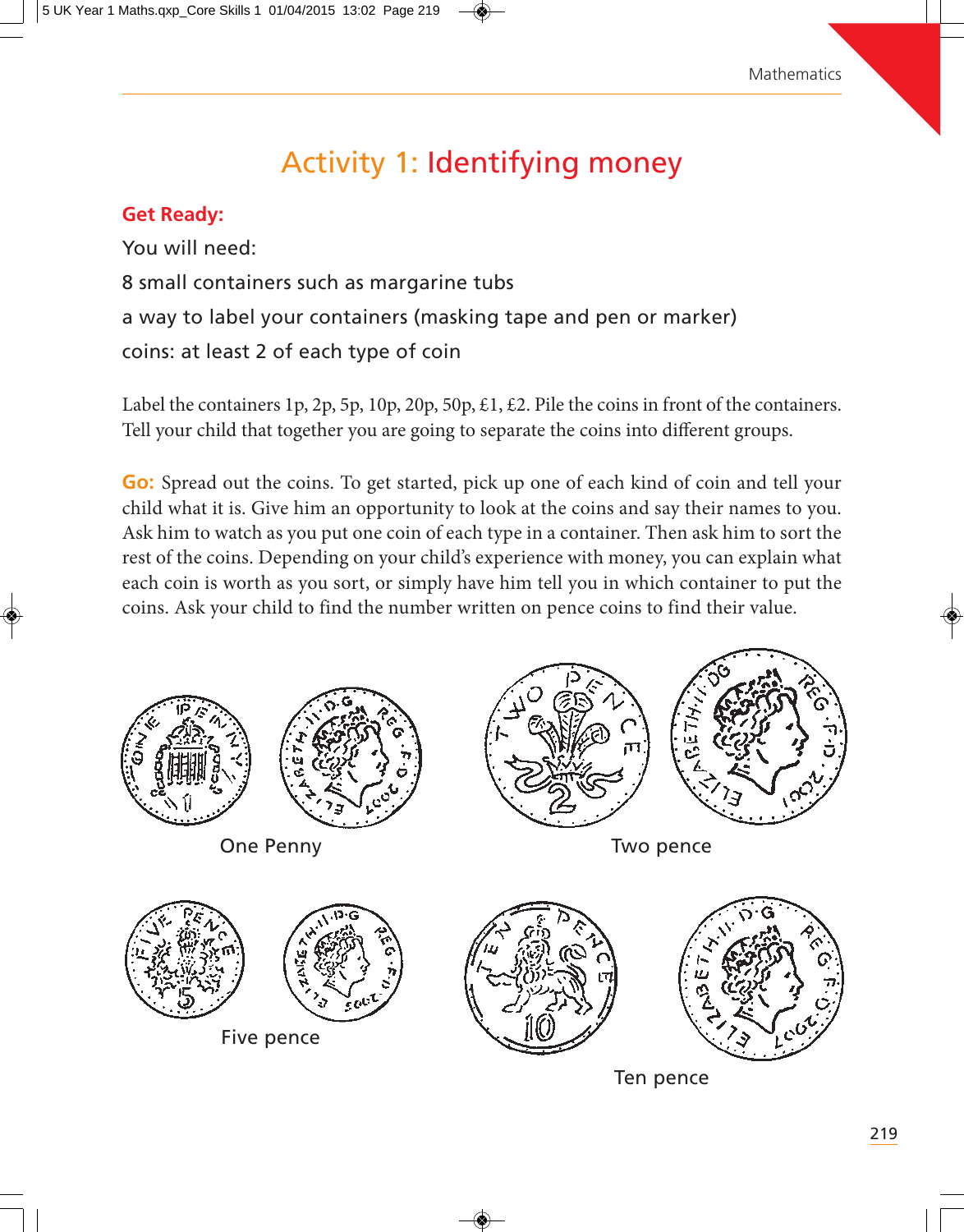

**Talk and Think:** To help your child become familiar with coins and their value, have him look over the coins pictured below in order of their value. Read through the text about what each coin is worth and what the pence and pound signs mean.

- **●** The sign 'p' means penny or pence. Only the 1 pence coin is called a penny. Values higher than this are called 'pence'.
- The sign '£' means pound or pounds.

Explain that the pictures show both sides of each coin. Tell him that the side with a head on it is called the heads side of the coin. Point out that the face on the heads side of the coin is the head of the Queen. And tell him that the other side is called the tails side. Then have him look again at real coins and ask him to show you their heads and tails sides. Ask:

- **●** 'Are all the kinds of coins the same shape? Are they all the same size and colour?'
- **●** 'How is the penny different from all the other coins?'
- **●** 'Which coin looks smallest? Is this coin worth less than a penny?'
- **●** 'Which coin looks largest? Is this coin worth more than the other coins?'

**Go a Little Further:** The next time you go shopping, give your child a change purse with some coins. Ask for his help in picking out coins to give the cashier. (But don't expect him to know which coins add up to a certain amount. That skill comes later.)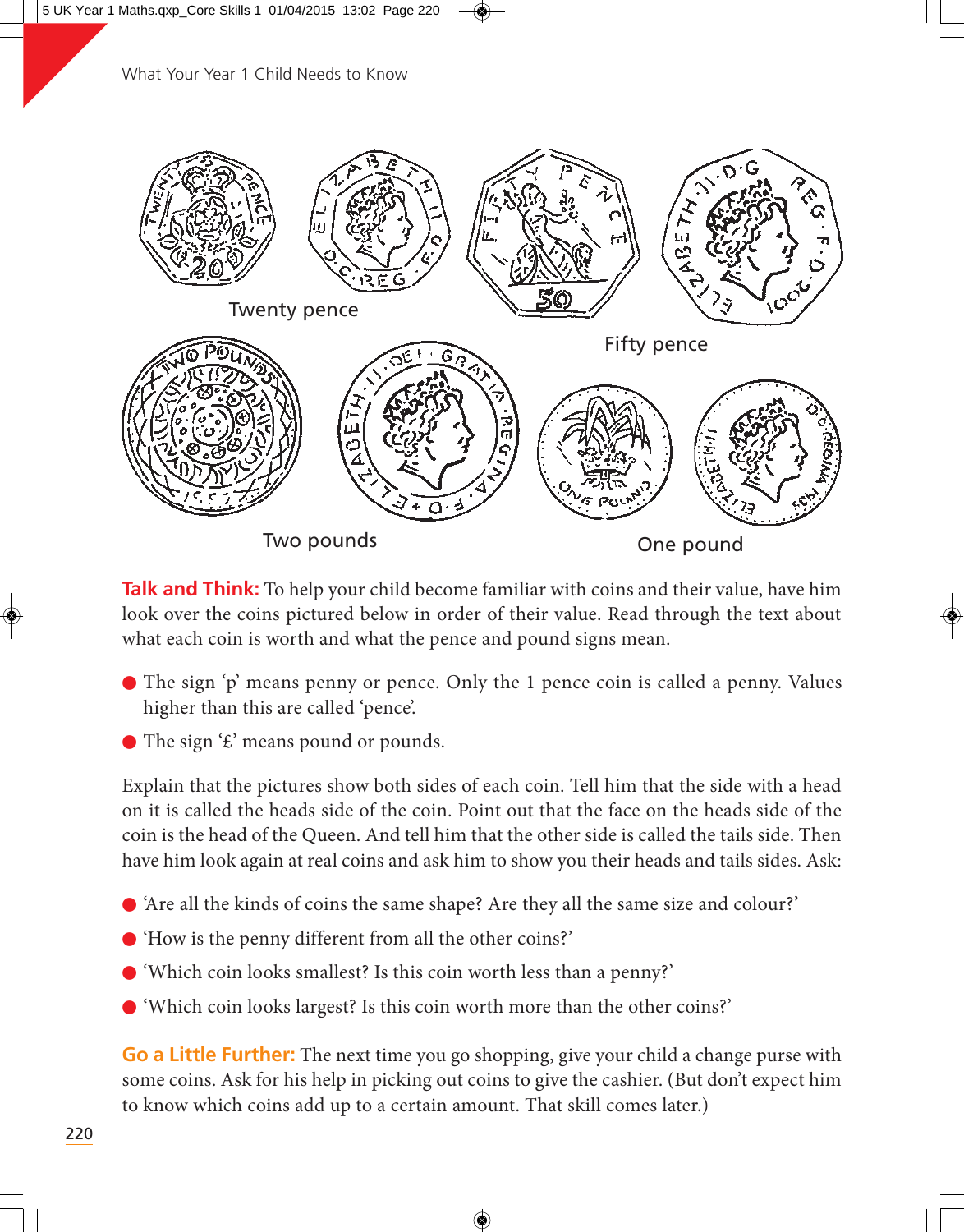# Activity 2: Money bingo

**Get Ready:** Tell your child that you are going to play Money Bingo. Before you begin, remind your child of the different coins and what they are worth. Show her the pence sign and the pounds sign, and show how these denominations are written: 1p, 2p, 5p, 10p, 20p, 50p, £1, £2.

You will need:

stiff paper or card

scissors

a ruler

crayons or markers

buttons or other small items for markers

a supply of coins

a box or hat

| ŢΡ              | 5 <sub>P</sub>  | 10 <sub>P</sub>  |                 | 20 <sub>P</sub>  £1.00 |
|-----------------|-----------------|------------------|-----------------|------------------------|
| 2 <sub>P</sub>  | £1.00           | lp               | 5 <sub>P</sub>  | E2.00                  |
| £2.00           | 10 <sub>P</sub> | 50 <sub>P</sub>  | £1.00           | ľр                     |
| 20 <sub>P</sub> | 5 <sub>P</sub>  | 2P               | 10 <sub>P</sub> | 2O <sub>P</sub>        |
| JE 2.00         | 50 <sub>P</sub> | $\mathsf{E}1.00$ | ŢΡ              | 5P                     |

Make at least two bingo cards. Each card should have five squares across and five squares down. Instead of numbers, use these labels: 1p, 2p, 5p, 10p, 20p, 50p, £1, £2 in the squares. Let your child help you write the numbers and pounds and pennies signs on each card.

If your child has never played bingo, explain that you are going to cover the rows on the cards with markers and that the first person to cover a whole row – across, up and down, or diagonally – calls out 'Bingo!'

**Go:** Put the coins in the box or hat, then give each player a bingo card and about a dozen markers. To play the game, choose a coin and hold it up. As you hold each denomination of money, ask these three questions:

**●** 'What am I holding up?'

**●** 'How much is it worth?'

Then each player puts a marker in every box on the card that says the amount just held up. When one of you calls out 'Bingo!' ask your child to remove each marker and read out the money values underneath. Now you're ready to play again.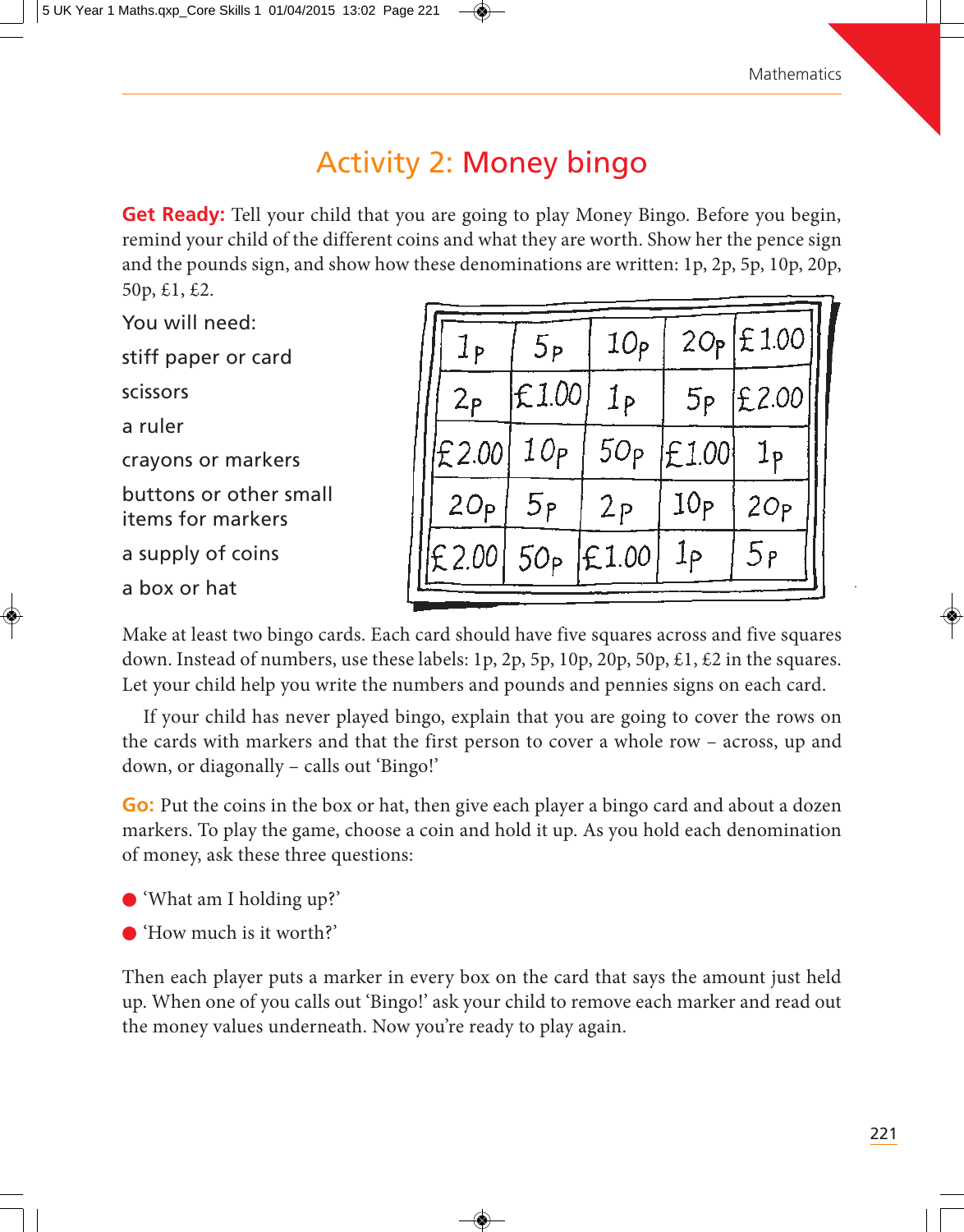# **Computation**

**PARENTS:** You probably don't remember a time when you didn't know that adding two groups of things gives you one larger group, while taking away something from one group leaves you with a smaller group. But these fundamental mathematical concepts are likely to have only been introduced to your child in Reception. It is important, especially during the early stages of Year 1, that the concepts of addition and subtraction continue to be practised with concrete objects in order to secure your child's understanding.

The activities that follow use concrete objects to help your child understand what happens when groups of things are added together or taken away. By working with concrete objects, your child will learn that addition requires counting forward, while subtraction requires counting backward. The activities also introduce the + and - symbols. Some children can make an immediate connection between joining or separating groups and using symbols to describe what happens. Other children need a little more time to see this connection. Also, while some children might memorise specific addition and subtraction facts such as  $2 + 2 = 4$ , don't expect or demand it of all Year 1 children. That ability will come after your child understands the basic concepts.

# Activity 1: Addition

**PARENTS:** Before you begin this activity, it may help to read aloud the following introduction to addition with your child:

When two groups of things are put together, it's called addition. There are 3 flowers in a vase. If you pick 2 more flowers and put them in the vase, how many flowers are in the vase now? This is an addition problem, because you start with 3 flowers and add 2 more. After the flowers are added, there are 5 flowers. To show what happens, you can write



#### $3 + 2 = 5$

The sign  $+$  means 'plus'. It shows that you are adding.

The sign = means 'equals'. It shows that two amounts are the same:

**3 + 2 is the same as 5** 

```
3 + 2 = 5
```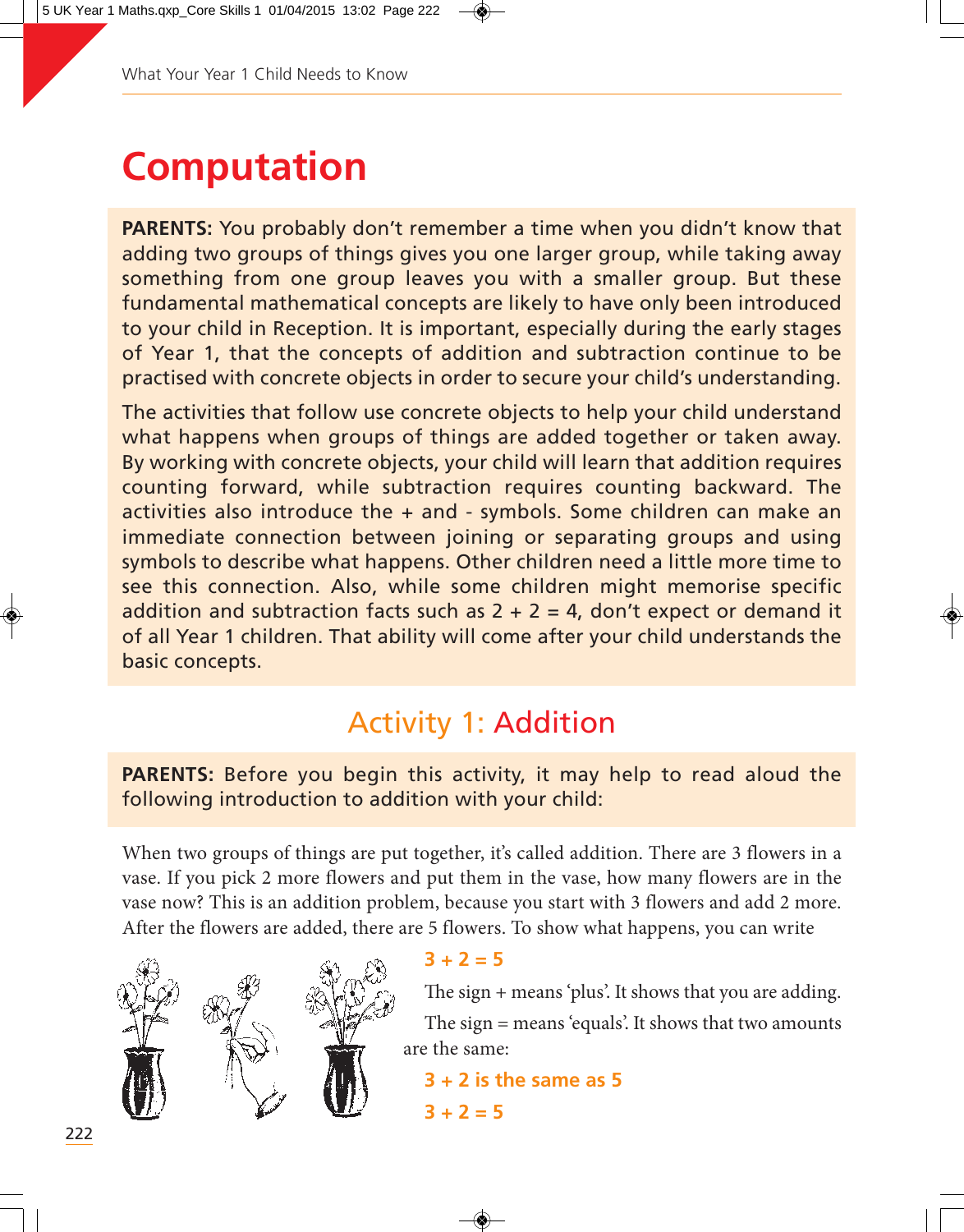**Get Ready:** Gather 10 objects of the same kind, such as crayons, blocks, pebbles, or pennies. Put some of the objects in one pile and some in another pile. (When you start out, you do not have to use all the objects.) Draw a large plus sign on a slip of paper and place it between the two piles. Tell your child that the two of you are going to play an addition game.

**Go:** Have your child count how many crayons are in each pile and tell you how many. Tell him that you are going to add the two piles to make one new pile. Point to the plus sign between the piles to show what you will do. Then put the piles together. Ask your child to count the crayons and tell how many there are now.

**Talk and Think:** After you make the new pile, ask:

- **●** 'How did we make the new pile?'
- **●** 'How many crayons are in the new pile?'
- **●** 'Were the other piles bigger than this pile?'
- **●** 'Is this the biggest pile?'

Repeat this activity several times with different-size piles so your child can practise adding various combinations up to 10.

**Go a Little Further:** Ask your child to do some simple addition mentally. Here's how: display two groups that each contain just one or two items. Have your child count the items in each pile. Ask him to put both groups into a bag. Close the bag. Ask him to tell you how many objects are in the bag. Then he can open the bag and count the new group. Repeat this several times with different-size piles.



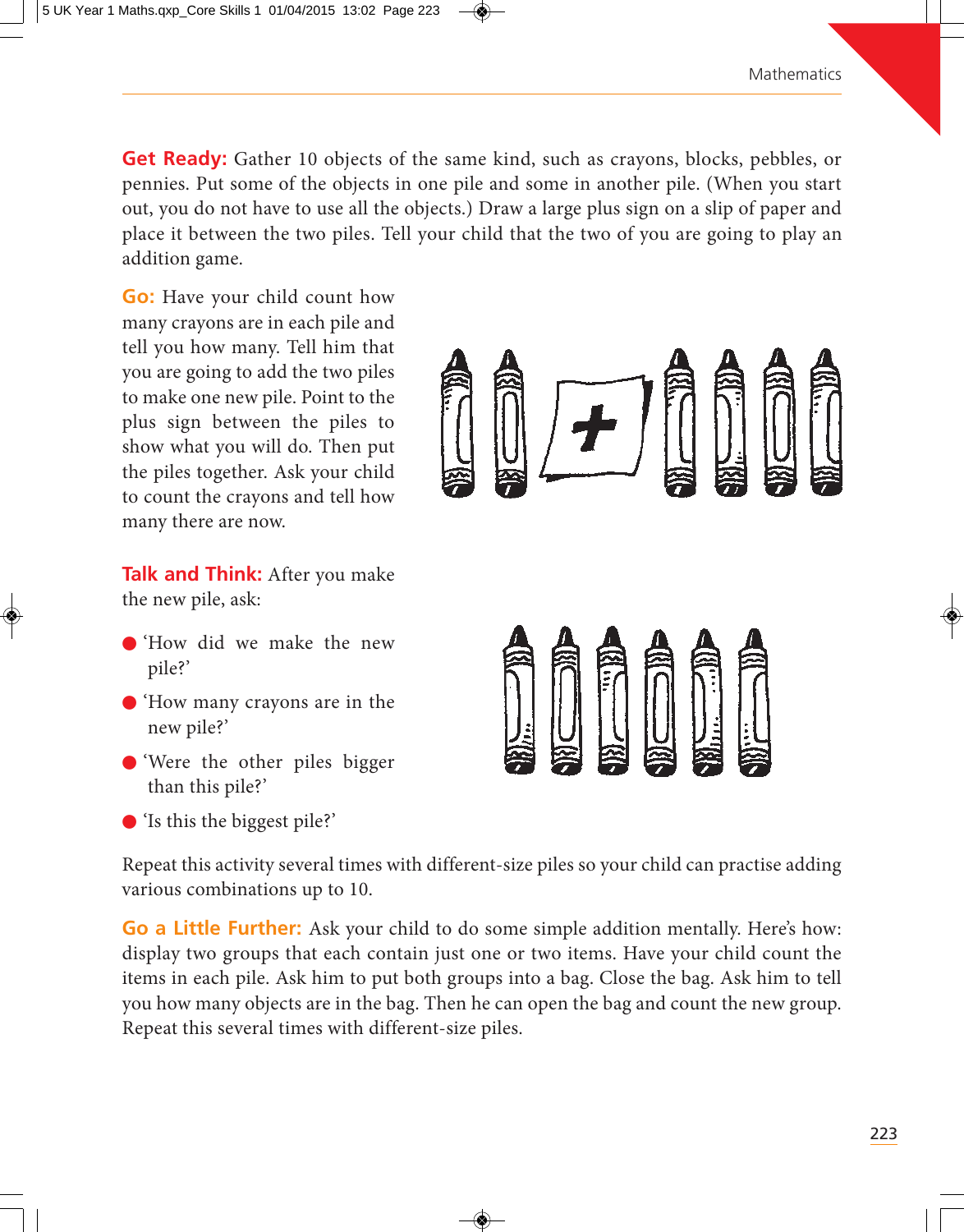# Activity 2: Subtraction – the take-away game

### **Get Ready:**

You will need:

a small group of no more than 5 objects of the same kind, such as buttons or pebbles



**Go:** Tell your child that you're going to play a number game. Put the buttons on a table and ask your child to count them. While she watches, cover some of the buttons with your hand and slide them a few centimetres away (keeping them under your hand). Then ask:

- **●** 'How many buttons did you count before?'
- **●** 'How many buttons do you see now?'
- **●** 'Can you tell how many were taken away?'

**Talk and Think:** After she tells you, lift your hand to show the missing buttons. Tell her that when you took away some of the buttons, you were subtracting. Ask:

- **●** 'How did you know how many buttons I took away?' If your child has trouble with these questions, put all the buttons back on the table. Have her count them again. Then take one button away while she watches. Ask:
- **●** 'How many buttons am I taking away?'
- **●** 'How many are left?'

**Go a Little Further:** As your child begins to understand subtraction, you can use more than five objects in the group. You can also try reversing roles, and let her take away the items. For fun, you can occasionally 'guess wrong' and have her tell you how many items she removed.

As your child repeats this activity, remind her that when you take away buttons, you are subtracting a number.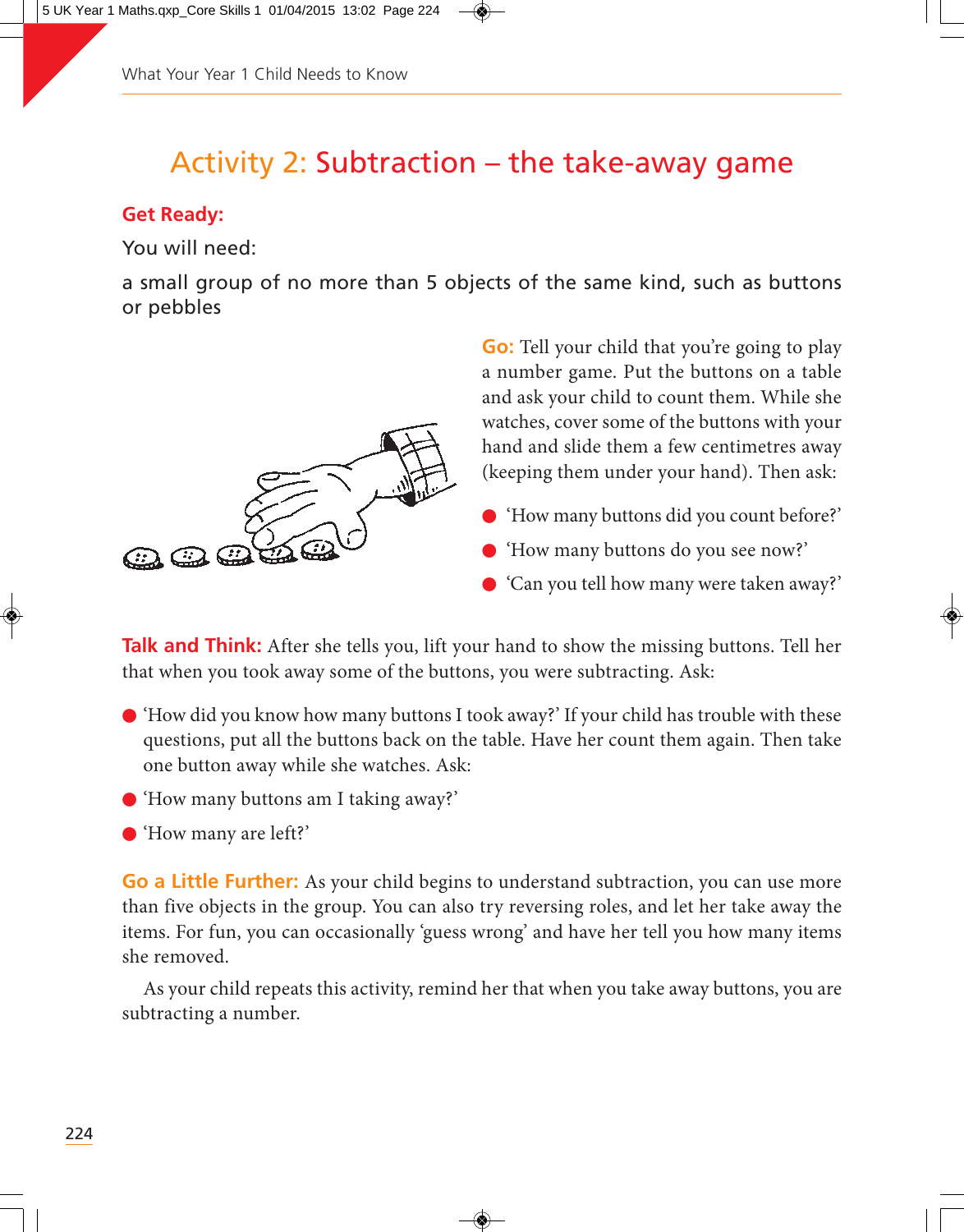# Activity 3: Addition and subtraction stories

### **Get Ready:**

You will need:

### 5 to 10 index cards, a pencil or marker

Write a plus sign on one of the index cards, a minus sign on one, and an equals sign on another.

Tell your Year 1 child that you're going to tell some number stories. Show each sign to your child and remind him what each symbol means.

**Go:** As your child listens, tell a number story about a family event. For example, you might tell him about the time that Uncle Ralph was a boy and ordered five hot dogs but could eat only four.



**PARENTS:** Put your hand over 4 of the hot dogs to show 'taking away' the hot dogs that Uncle Ralph ate.

**Talk and Think:** Use the plus, minus and equals signs as you tell the story. Ask:

- **●** 'How many hot dogs did Uncle Ralph order?' (Put a 5 on one card.)
- **●** 'How many did he eat?' (Put a 4 on a card.)
- **●** 'How many were left?' (Put a 1 on a card.)
- **●** 'How could you use a plus sign [+] or a minus sign [-] to tell the story?'

Using the index cards, help your child write an addition or subtraction sentence that tells his story, for example,  $5 - 4 = 1$ . Have him read the numbers and symbols aloud: 'Five minus four equals one, as he points to each card.

**Go a Little Further:** Have your child tell another story using the same addition or subtraction sentence. The story can be about something that really happened or something he makes up.

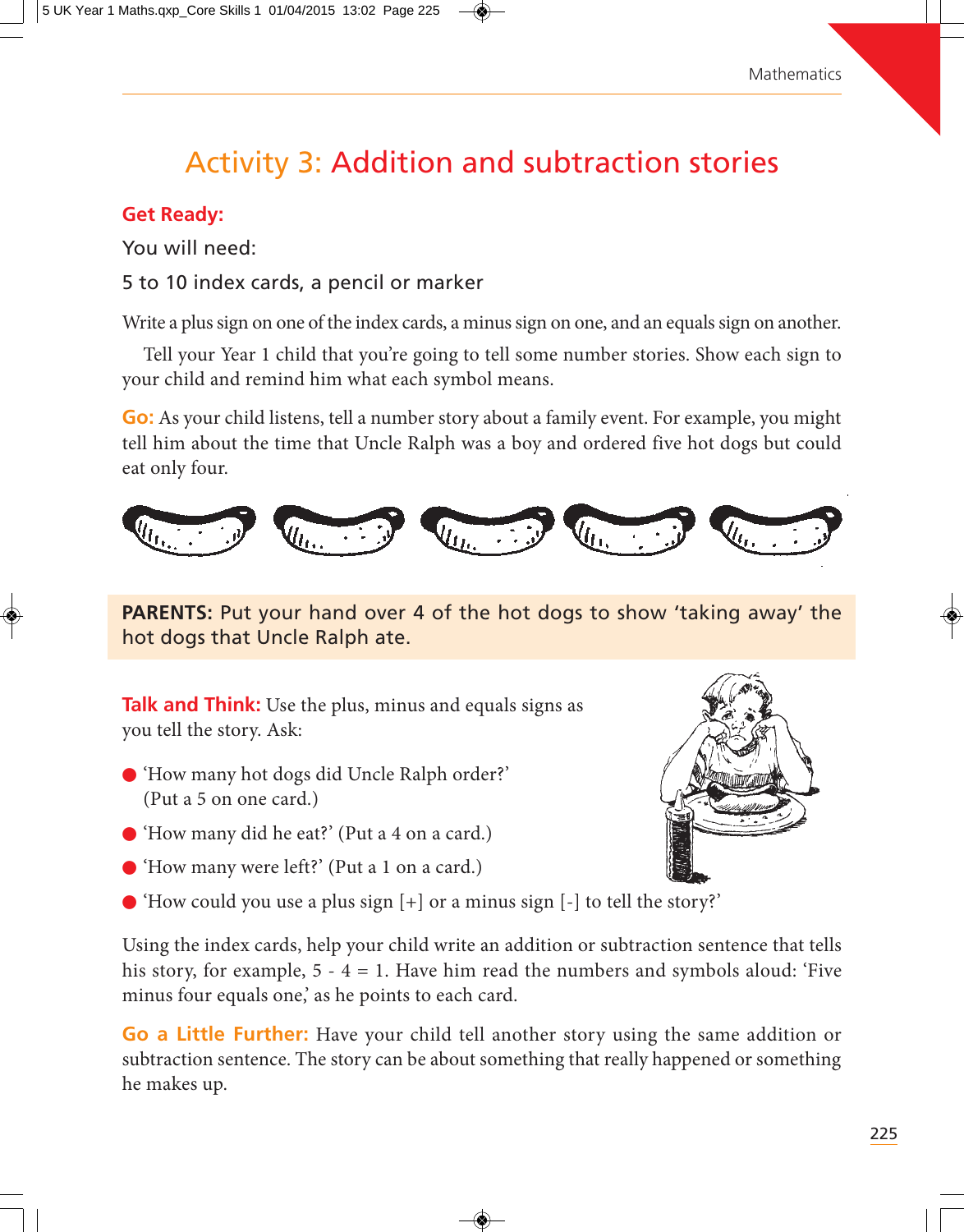# **Measurement**

**PARENTS:** Your Year 1 child probably uses words that describe size such as 'big', 'smaller', 'long', 'tall' and 'taller.' These words show that she recognises size relationships. This important skill is fundamental not just to mathematics but to science, geography, and even story telling.

Children need to learn that measuring is one way of describing something for example, how big, hot, heavy, or tall something is, or how long something takes to do. Children also need to learn that measuring is a way to compare objects in terms of such qualities as size, weight, and capacity.

Year 1 children generally have little trouble comparing things by placing them next to each other, but they are only beginning to understand measurement. The activities that follow will help your child recognise the standard measuring tools. Don't expect your child to be able to use the tools to measure. Your child should, however, be given opportunities to use arbitrary units, such as paper clips or footsteps, to measure length.

# Activity 1: Measurement tools

**Get Ready:** Let your child help you gather some household measurement tools such as a ruler, tape measure, thermometer, clock, and bathroom scale.

**Go:** Tell her that these are all tools used to measure things. For each tool, ask:

- **●** 'Do you know the name of this one?'
- **●** 'Do you know what we use this for?'







#### **Talk and Think:** To

help her focus on how these tools are used, ask:

- **●** 'Which tool tells us what time it is?'
- **●** 'Which tool tells us how hot or cold it is?'
- **●** 'Which tool tells us how heavy something is?'
- **●** 'Which tools tell us how long something is?'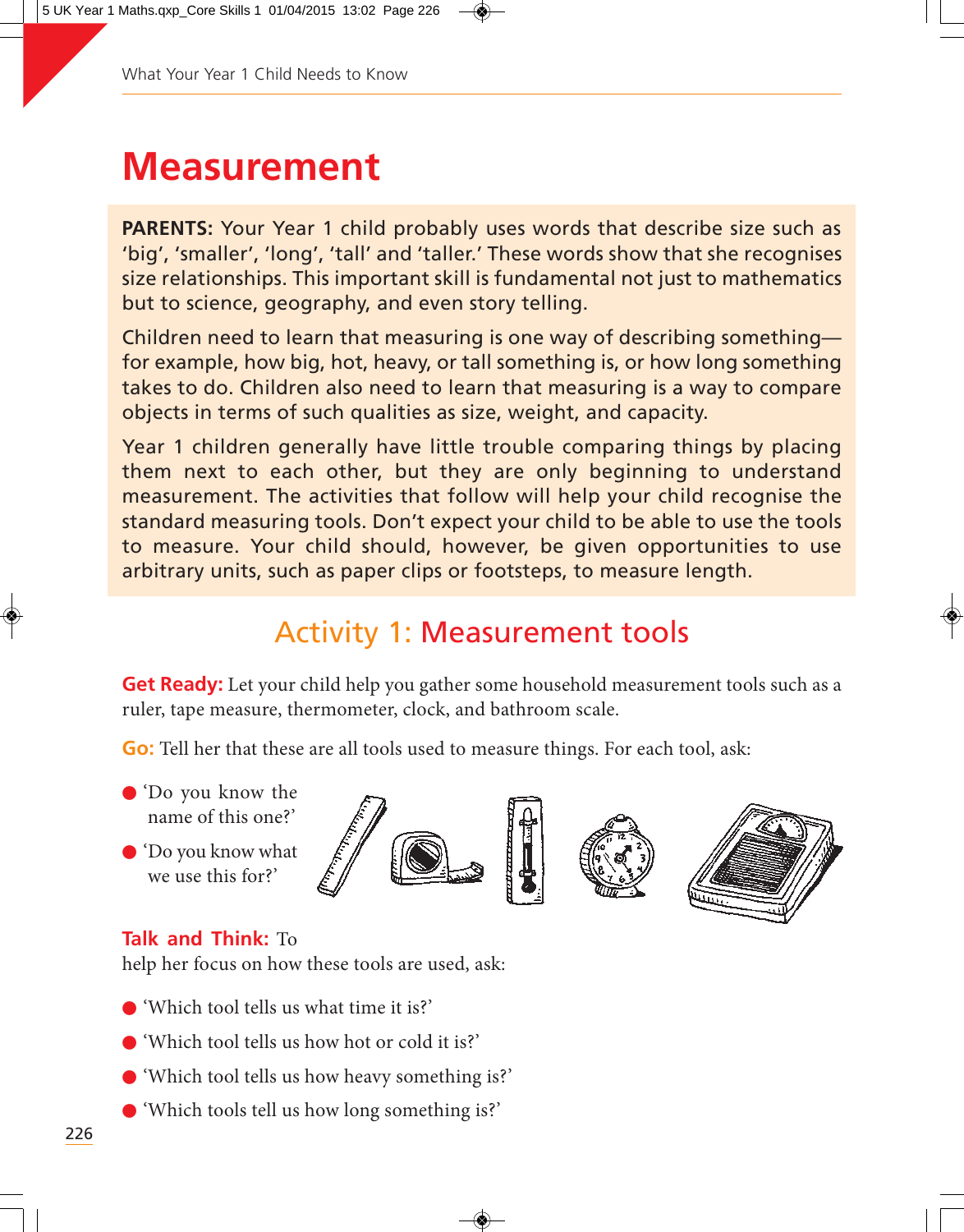### Activity 2: Measuring with paper clips

**PARENTS:** When children first learn to measure, many of them have difficulty measuring with rulers that use standard units such as centimetres or inches. To help a child understand concepts of measurement and why we measure using units like centimetres, it is generally helpful to begin by asking your child to use a set of identical objects, such as paper clips, to measure the length of an object.

**Get Ready:** Get together a few pairs of similar items to measure, such as two books, two cereal boxes or two toy trucks. The items in each pair should be of different sizes. Also have ready a bunch of paper clips (all the same size) to use as measuring tools.



**Go:** Tell your child that the two of you are going to measure some items. Show him the pair of books and ask:

- **●** 'Which book looks bigger?'
- **●** 'How can you find out which is bigger?' Your child may say that one book looks bigger, or he may hold the books next to each other to compare. Give your child some paper clips. Help him measure the book. Line up the clips one by one along the binding side of one book until you reach the end of the book. Do the same with the other book. Ask:
- **●** 'How many paper clips long is this book?'
- **●** 'How many paper clips long is that book?'
- **●** 'How can you tell which book is longer?'

**Go a Little Further:** Have your child hook the paper clips together after measuring each of several items. Then ask him to arrange the paper clip chains in order from shortest to longest.

You can also have your child make a paper ruler by tracing a paper clip several times, end to end. Have him use his new ruler to measure length. As he becomes familiar with using the paper ruler, provide a centimetre ruler and help him investigate how to measure small objects with this tool.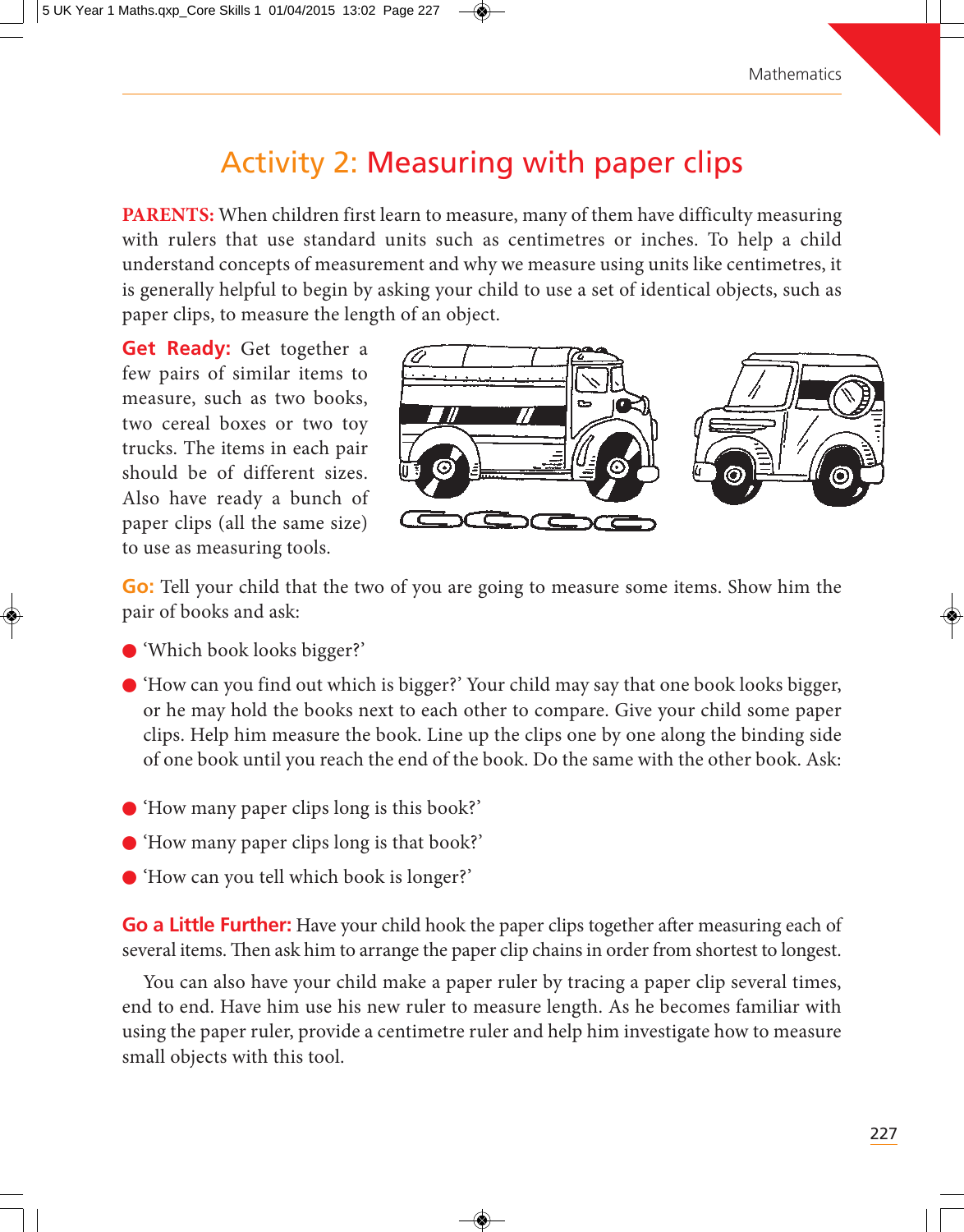# Activity 3: Measuring with hands and feet

**Get Ready:** Tell your child that you're going to measure some items using your hands.



**Go:** Spread out your hand and have your child do the same. As your child watches, measure a table by alternating hands the length of the table. Ask her to count the number of hands it takes to measure the table. Ask:

- **●** 'How many hands long is the table?'
- **●** 'Will the table still be [number of] hands long if I measure it again?'
- **●** 'How long is the table if we use *your* hand?'
- **●** 'Why does it take more of your hands to measure the table than mine?'
- **●** 'What about our feet? Do you think it takes more hands or more feet to measure the table?'

**Go a Little Further:** Show your child how you can use your feet to measure an item, like a small rug, by counting as you place one foot in front of the other. Then have your child use the length of her foot to measure the table by cutting out a paper foot length, using your child's foot as a model. Show her how to use this paper foot to measure the length of the table. She can also measure other furniture and spaces using this paper tool.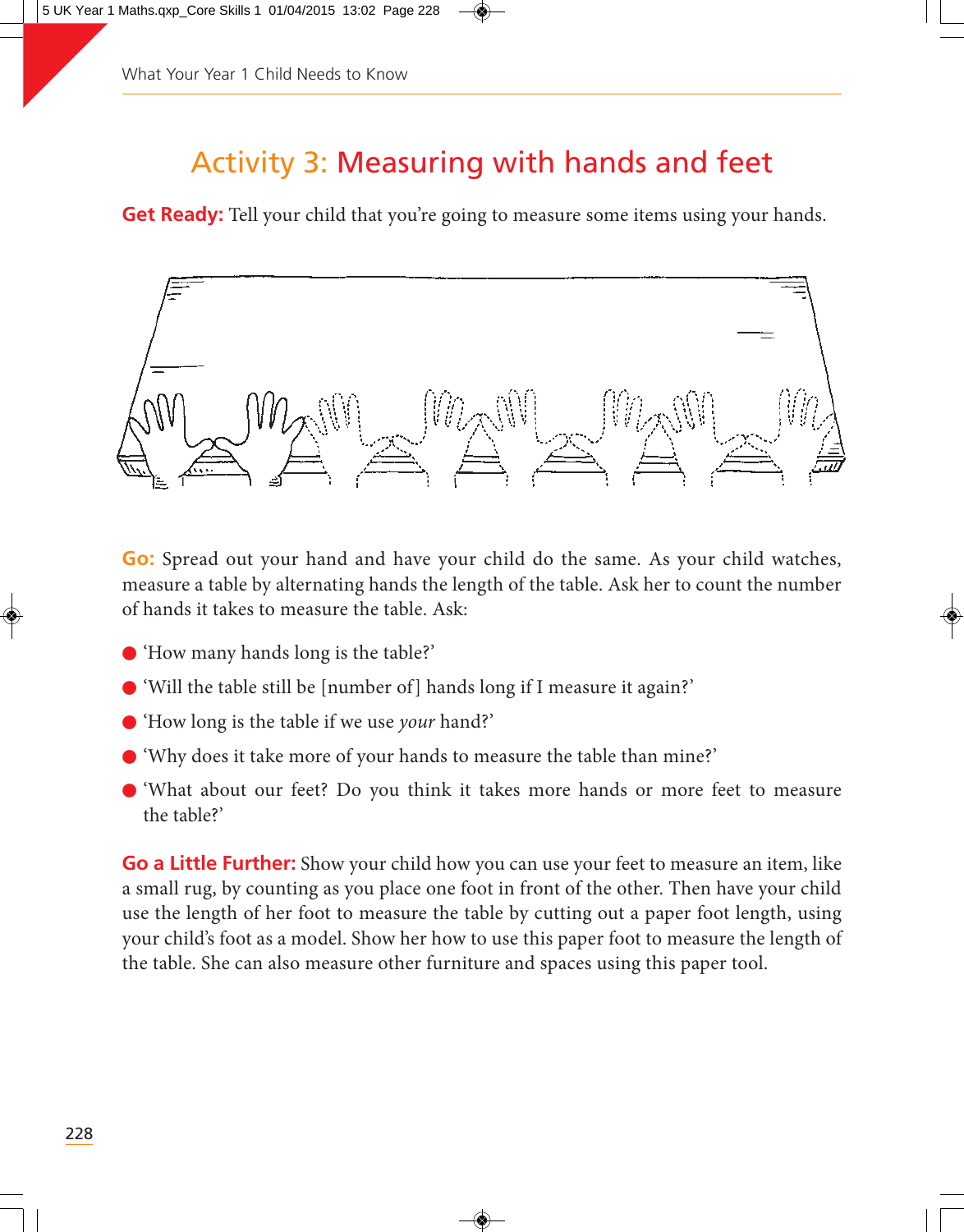# Activity 4: Full, half-full, and empty

**Get Ready:** You will need four identical glasses and a jug of water.

**Go:** Arrange the glasses in a row and fill up one glass with water. Fill another glass half-full. After that, pour a small amount of water into the glass next to the half-full glass. This glass should be less than one-quarter full. The glasses should not be in order from full to empty.

**Talk and Think:** Have your child compare the water levels. Ask:

- **●** 'Which glass is full?'
- **●** 'Which glass is half-full?'
- **●** 'Which glass is empty?'
- **●** 'Are the glasses in order from full to empty?'
- **●** 'Can you put them in order?'



**Go a Little Further:** Add another glass that is half-full. Have your child decide which glass is 'as full as' the new one.

# Activity 5: Heavy and light

**Get Ready:** Ask your child to help you pick out several different items of different weights, such as books, pebbles, and blocks. You can also use grocery items of different weights.

**Go:** Put all the items on a table. Ask her to pick something heavy from the group.

**Talk and Think:** To help your child recognise the difference between heavy and light ask:



*Which child is holding something light? Which child is holding something heavy?*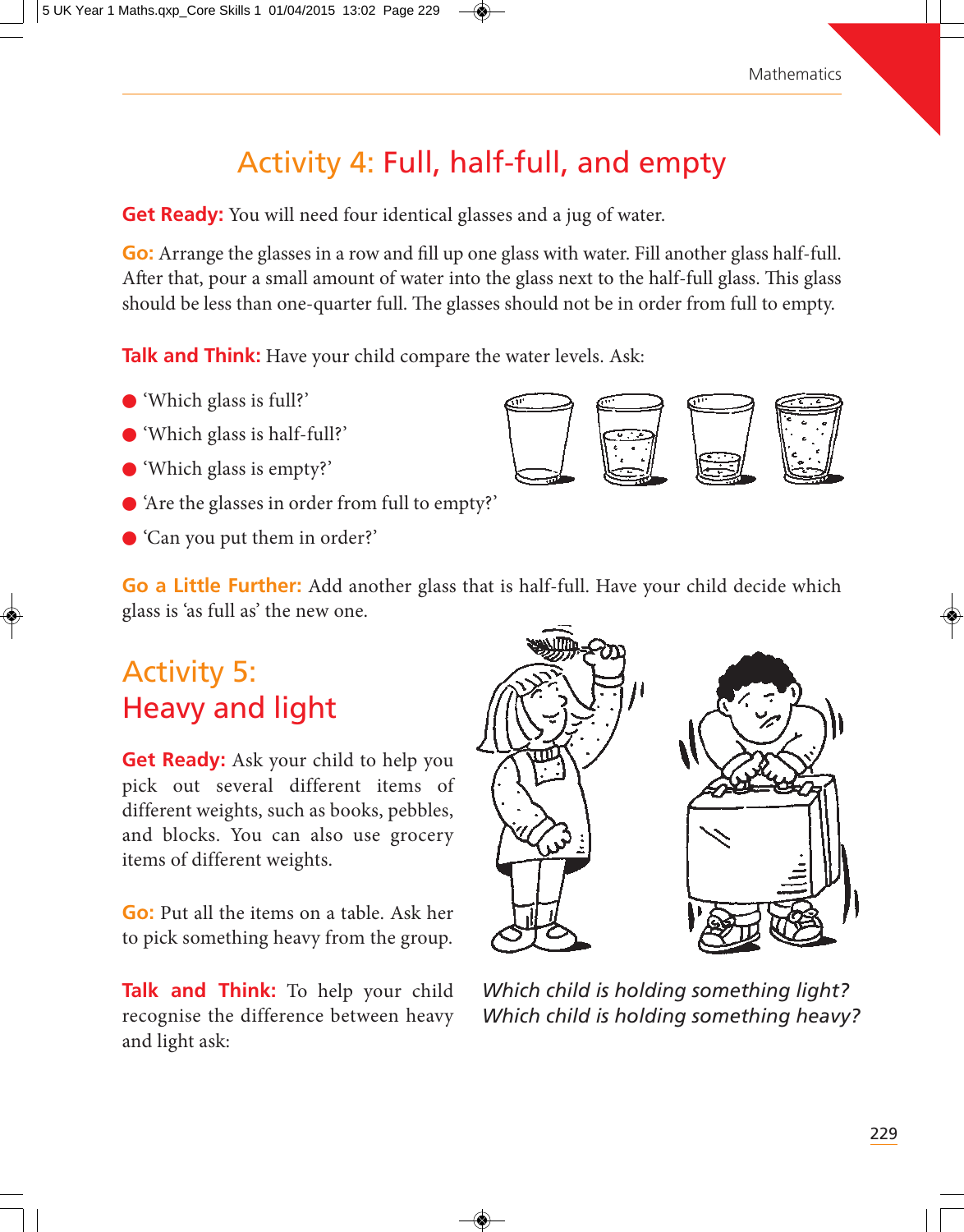- **●** 'Why did you pick this [name of item]?'
- **●** 'Is it hard to lift? Can you find something that is harder to lift?'
- **●** 'Can you find something that is easier to lift?'
- **●** 'Can you find something that is light? Is it very easy to lift?'

If your child has difficulty understanding which object is light, you can pick up a light object and say, 'This is not very heavy at all – it's light; it's very easy to lift.' This will help her recognise that heavy things are hard to lift, while light things are easy to lift.

Then ask your child to choose two items. Ask:

**●** 'Which item is heavier? Why?'

**Go a Little Further:** Choose three items of obviously different weights. Ask your child to arrange the three items in order of weight, from heavy to light.

# Activity 6: Long and short events

**Get Ready:** Gather some photos or picture books that convey the idea of things that take a long time. For example, they might involve a car or train trip that takes all day or the growth of a pet or plant.

**Go:** Ask your child to listen as you tell him about something that takes a long time. Show



the pictures you've gathered as you tell your story. Then, ask your child to tell you about something that he thinks takes a long time. Next, give one or two examples of things that take a short time, such as snapping your fingers, clapping, or eating a biscuit. Ask your child to tell you about some other things that take a short time.

**Talk and Think:** To help him become more familiar with long and short events, you can ask questions like:

- **●** 'Which would take longer: combing your hair or going from our home to school?'
- **●** 'Which would take longer: pouring a glass of water or reading a whole story?'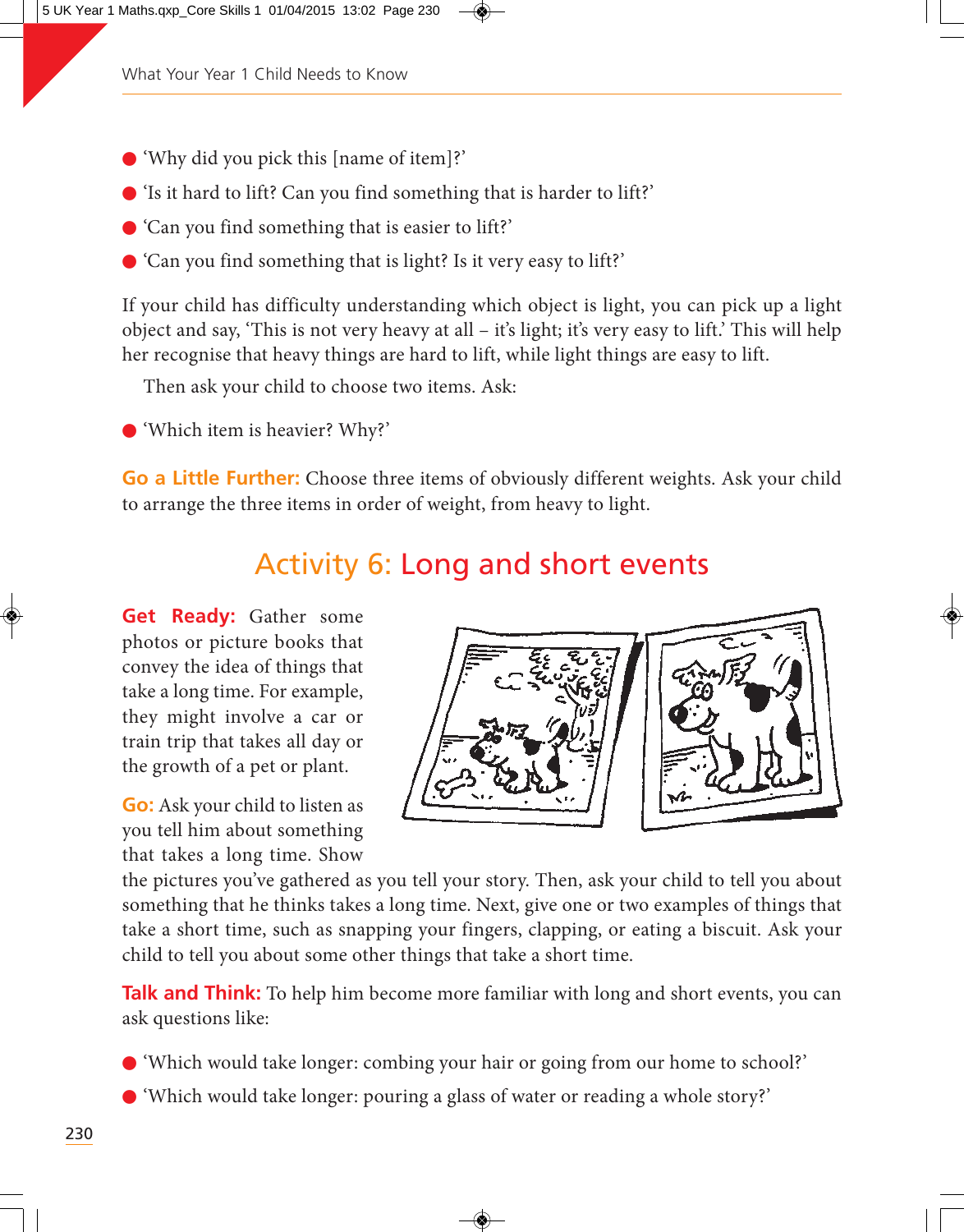# Activity 7: Before and after; morning, afternoon, and evening



**Get Ready:** A good time to begin this activity is in the evening, before your child's bedtime. Ask your child to tell you about some of the things she did today.

- **●** 'Did you play today?'
- **●** 'Did you eat lunch?'
- **●** 'Did you brush your teeth?'

**Go:** Tell your child you want to talk about the parts of the day – morning, afternoon, and evening. Then ask:

- **●** 'What do we do in the morning?'
- **●** 'What do we do in the afternoon?'
- **●** 'What do we do in the evening?'

**Talk and Think:** To follow up, you can ask:

- **●** 'Did you eat breakfast in the morning, the afternoon, or the evening?'
- **●** 'Did you eat breakfast before or after you got dressed?'
- **●** 'Did you come home from school in the morning, the afternoon, or the evening?'
- 'Did you eat supper before or after you came home from school?'
- **●** 'What part of the day is it now? Is this the morning, the afternoon, or the evening?'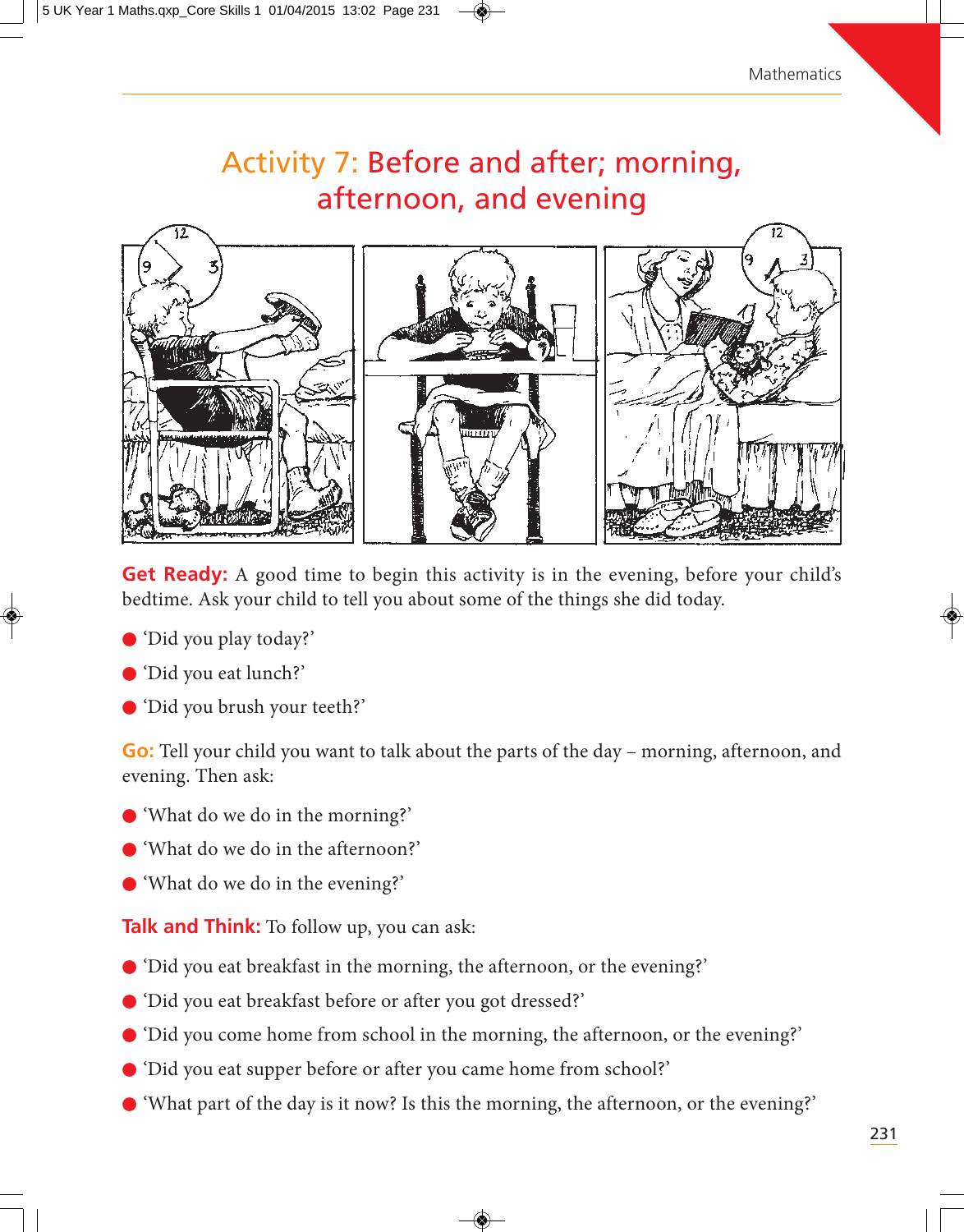# Activity 8: What time is it?

### **Get Ready:**

You will need: a sheet of coloured paper scissors a paper plate a marker or a crayon a split pin



To make clock hands, cut two narrow strips from the coloured paper: one strip should be longer than the other. Then, have your child help you turn the paper plate into a clock face by numbering around the rim from 1 to 12. Finally, use the split pin to attach the ends of both strips to the centre of the clock face. Your child can use this homemade clock face to show different times.

**Go:** Put a real clock on a table. Use a clock with two hands and twelve numbers rather than a digital clock. Discuss the clock with your child. Point out the twelve numerals. Tell him that the short hand is the hour hand. It indicates what hour it is. The long hand is the minute hand. It shows the minutes.

Set the clock to show 4 o'clock. Point out how the short hand points to the hour and the long hand points straight up, to 12. Tell your child you can see what hour it is by looking at the short hand. Go over another example, such as 5 o'clock: point out that the long hand points straight up, to 12, while the short hand points to the 5.

When your child confidently recognises the o' clock times, introduce her to half past the hour. Move the long hand down to six – making sure she sees this happen. Tell your child this means 'half past', point to the number that the short hand has just travelled past and say 'half-past [hour]'.

Then ask:

- **●** 'Where is the short hand pointed?'
- **●** 'Where is the long hand pointed?'
- **●** 'Can you say what time it is?'
- **●** 'Can you show the same time on your clock?'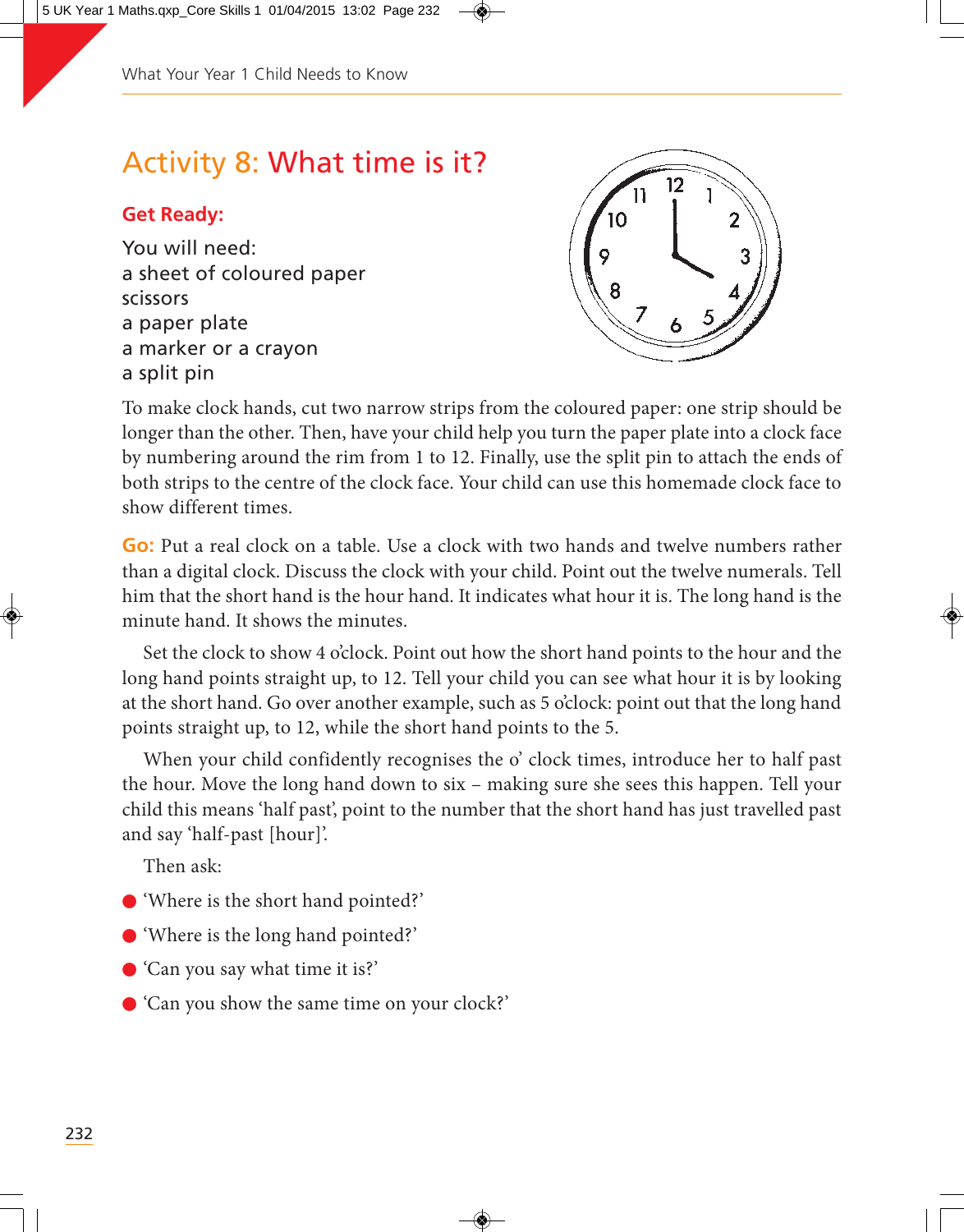**Talk and Think:** Set the clock to show 8 o'clock and then 9 o'clock. Each time, ask:

- **●** 'Where is the short hand pointed now?'
- **●** 'Can you say what time it is?'
- **●** 'Can you show the same time on your clock?'

You can continue the activity by having her name the time shown as you move the short hand to other numerals on the clock. Show only whole and half hours. Don't expect your child to recognise parts of an hour, such as 5, 10, or 20 minutes before or after the hour.

**Go a Little Further:** Have your child help you keep track of the time until it's time for a snack or a story. About ten or twenty minutes before the hour of the activity, tell him that you will have a snack at (the next hour) o'clock. Several times before the hour, ask your child if it's time yet. You can also tell your child to let you know when it's time.

### Activity 9: The calendar

**Get Ready:** You will need a calendar, preferably one with big, easy-to-see numbers.

**Go:** Show your child the calendar. Remind her that a calendar is a way of keeping track of time and of showing what day today is. Explain that every day is part of a week and also part of a month. Have her touch the line of days that make up a week. With your help, have her point to and say the names of the days of the week, starting with Monday. Then have her touch all the weeks that make up the month.

Show her today's date on the calendar. Identify today by the day of the week, the date, and the month; for example: 'This is Wednesday, the fifth of October.' Have her mark an 'X' in the box for today's date on the calendar. Explain that tomorrow you will mark tomorrow's date. Set aside a regular time each morning to mark the calendar.

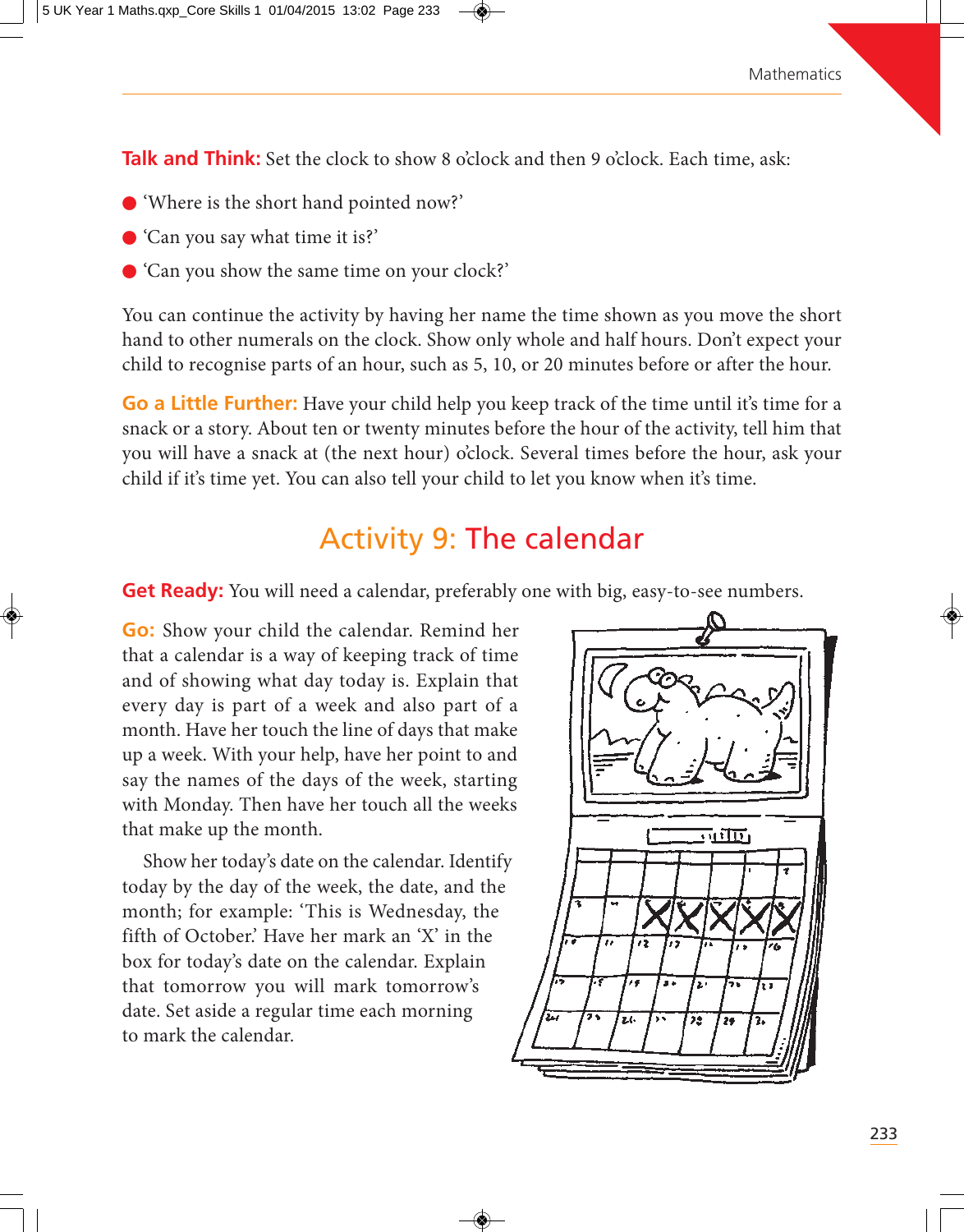**Talk and Think:** When you and your child mark the calendar every day, have her tell you what day of the week it is. When she answers, follow up by telling her the more complete date: 'Yes, today is Wednesday. Today is Wednesday, the fifth of October.' Then say:

- **●** 'Today is Wednesday. Do you know what day it will be tomorrow? What day was it yesterday?'
- (On a Friday) 'Today is Friday. What things do we usually do on Friday? Tomorrow is Saturday. What things do we usually do on Saturday?'

Most Year 1 children don't have a good sense of long-term time, so ask about events that happen on a single day or on the same day every week.

**Go a Little Further:** As your child becomes familiar with the calendar, ask:

- **●** 'Can you name the days of the week in order, starting with Monday?'
- **●** 'How many days are there in a week? How can you find out?'
- **●** 'How many days are in this month? How can you find out?'

# **Geometry**

**PARENTS:** Year 1 children are likely to already recognise and name the first four basic 2D shapes – squares, circles, triangles and rectangles – and may be able to use words of position and direction to tell you where things are. The activities in this section will help you introduce more basic shapes and words of position and direction to your child and describe the properties of shapes. Beyond these activities, you can use lots of everyday opportunities to give your child practice with shapes and words of position and direction. For example, you might ask, 'What shape is that piece of pizza? That's right, it's a triangle. Can you point to its corners?' Or, while reading aloud, you can point to a picture and ask, 'Can you tell me where the troll is? That's right, he's under the bridge.'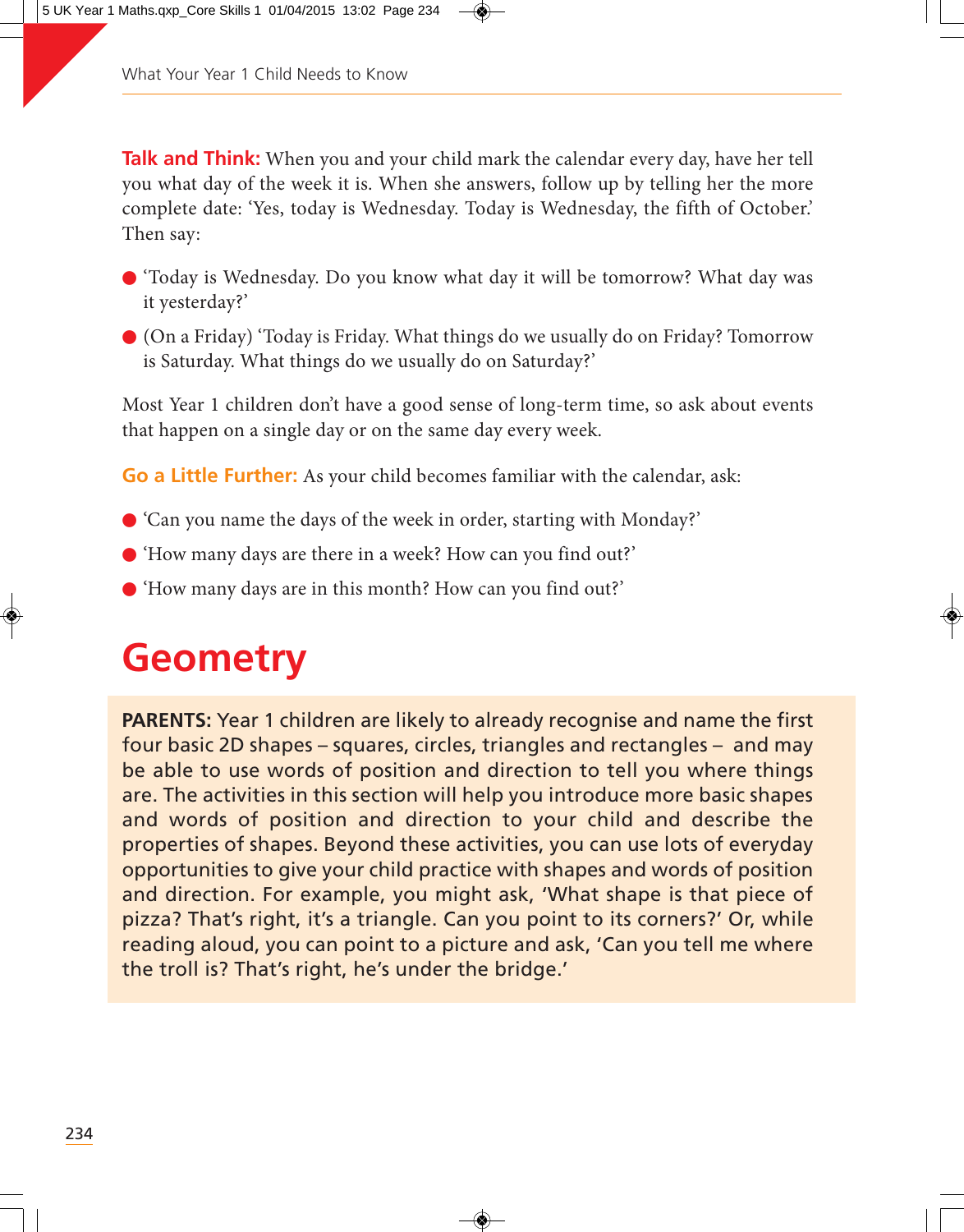# Activity 1: What's that shape?

#### **Get Ready:**

You will need: cardboard, scissors, markers or crayons, a brown paper bag

With your child, look at these pictures of the six basic shapes. Say their names aloud as you point to them and run your finger around their outline. As you run your finger around the shapes, explain their properties, for example, 'This is a side and this is a corner.' Show your child how to count sides by running your finger along each one. Show your child how to count corners by pointing to each one.



You can point out that a square and a rectangle are alike: they both have four sides. But in a square, the sides are all the same.

Now tell your child that you are going to make shapes like these and play a game. Cut from cardboard several of each of the six basic shapes. They should be about 10 centimetres by 10 centimetres. Your child can colour or decorate the shapes as you cut them.

**Go:** Let your child put the shapes in the bag. Then hold the bag so your child cannot see into it. Ask him to reach into the bag (with one or both hands) and, without looking, to pull out a circle. If he brings out one of the other shapes, show him the picture of a circle and try again. Repeat this game with all the shapes.

**Talk and Think:** After playing with all the shapes, ask your child, when he pulls out a correct shape, how he knew it was a (shape name). Ask your child:

- 'How many sides does it have?'
- 'Can you count the corners?'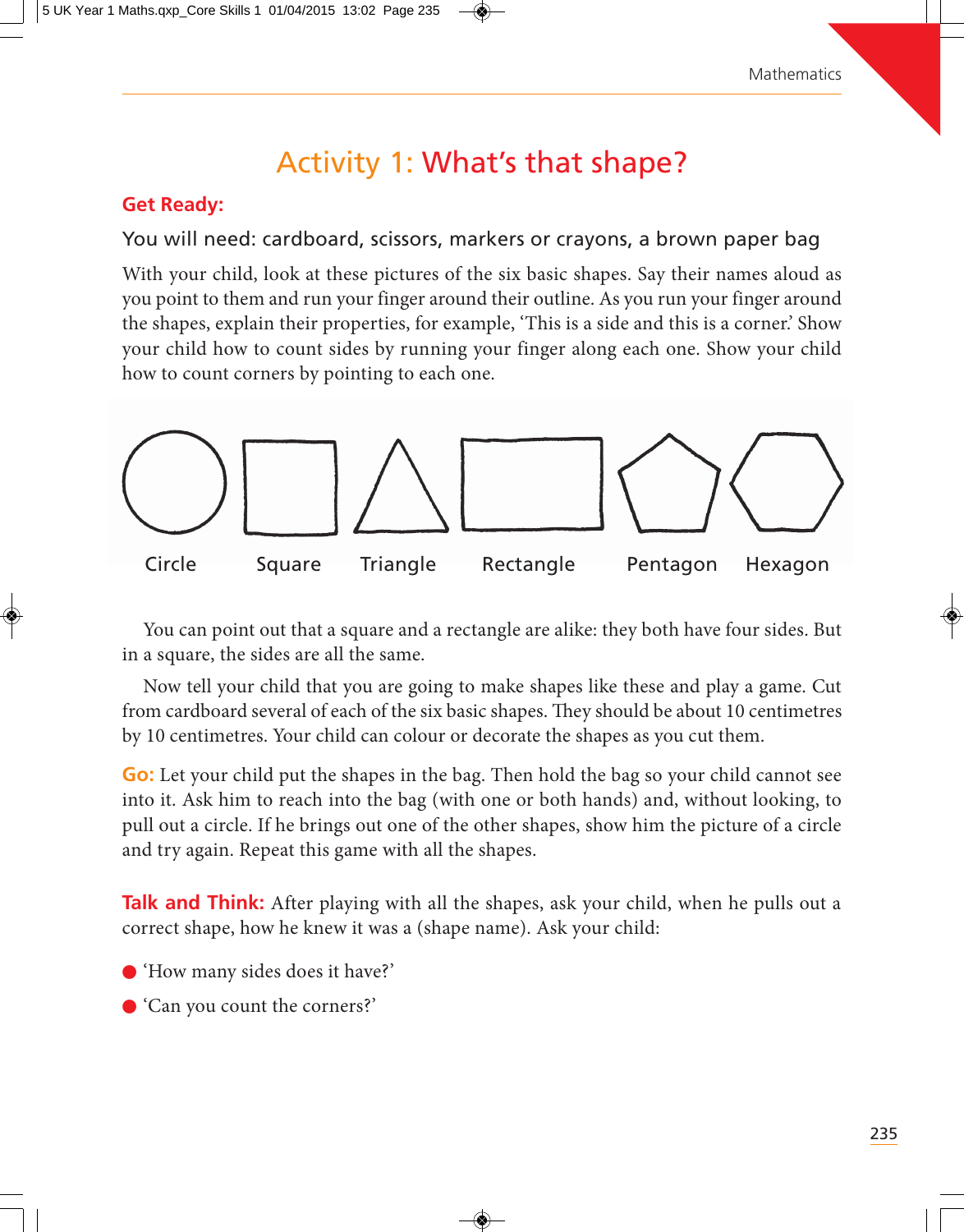# Activity 2: Shape and size

### **Get Ready:**

To make twenty-four shape cut-outs, you will need:

stiff paper or cardboard

scissors

markers, crayons, or other decorations like stamps or stickers

Cut out four of each shape. Two of the cut-outs of each shape should be the same size, a third should be smaller than the others, and a fourth should be larger than the others. As you make the shapes, ask your child to tell you the name of each shape. Your child can colour or decorate the shapes as you cut them.



**Go:** Put the shapes on a table and mix them up, turning some at different angles. Choose one and ask your child to find another cut-out that has the same shape.

**Talk and Think:** To help her compare the shapes, ask:

- **●** 'Are the two shapes the same size?'
- **●** 'Is the shape you chose larger or smaller than the first one?'

**Go a Little Further:** You can extend the game by picking up a shape and asking your child:

**●** 'Can you find another piece that's the same shape and size as this?'

- **●** 'Can you find another piece that's the same shape as this but [bigger or smaller]?'
- **●** 'What is the name of this shape? Can you pick out all the other pieces that are the same shape?'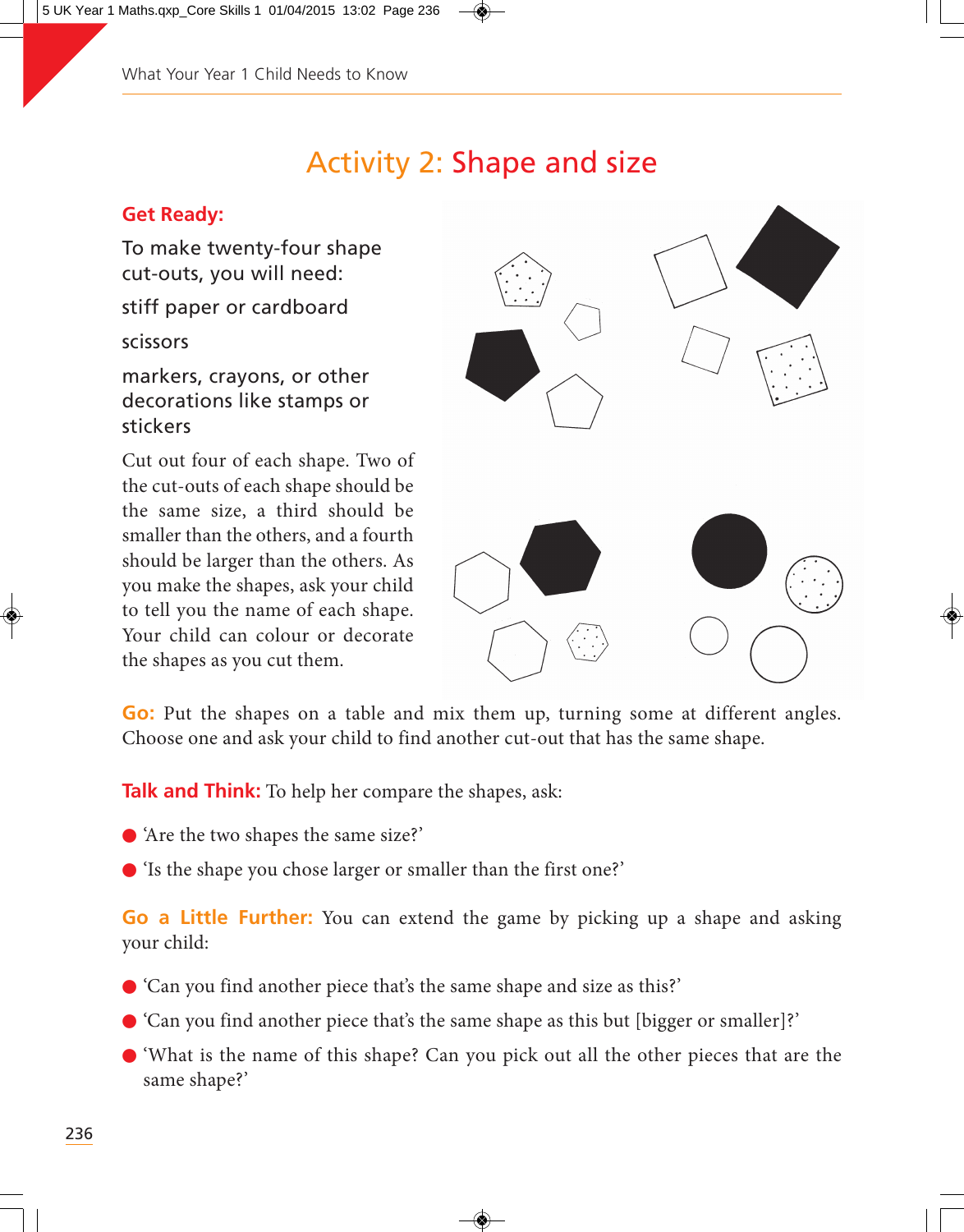# Activity 3: Where is it? Using words of position and direction

**PARENTS:** Direct your child's attention to the pictures below. Ask questions that will encourage your child to use position words in his answers. You can model the use of position words by answering the first two or three questions yourself.

- **•** 'Where is the lamp?' (The lamp is on the table.)
- **●** 'Where is the cat?' (The cat is under the table.)
- **●** 'Where is the balloon?' (The balloon is over the table or next to the lamp.)
- **●** 'Where is the girl?' (The girl is next to the table.)





- **●** 'Is the door open or closed?' (The door is open.)
- **●** 'Is the window open or closed?' (The window is closed.)
- **●** 'Is the girl in front of the house or behind the house?' (The girl is in front of the house.)
- **●** 'Is the boy in front of the girl, or is he behind the girl?' (The boy is behind the girl.)
- **●** Are the children inside the house, or are they outside the house?' (The children are outside the house.)
- 'Do you see where the path goes?' (It goes around the house.)